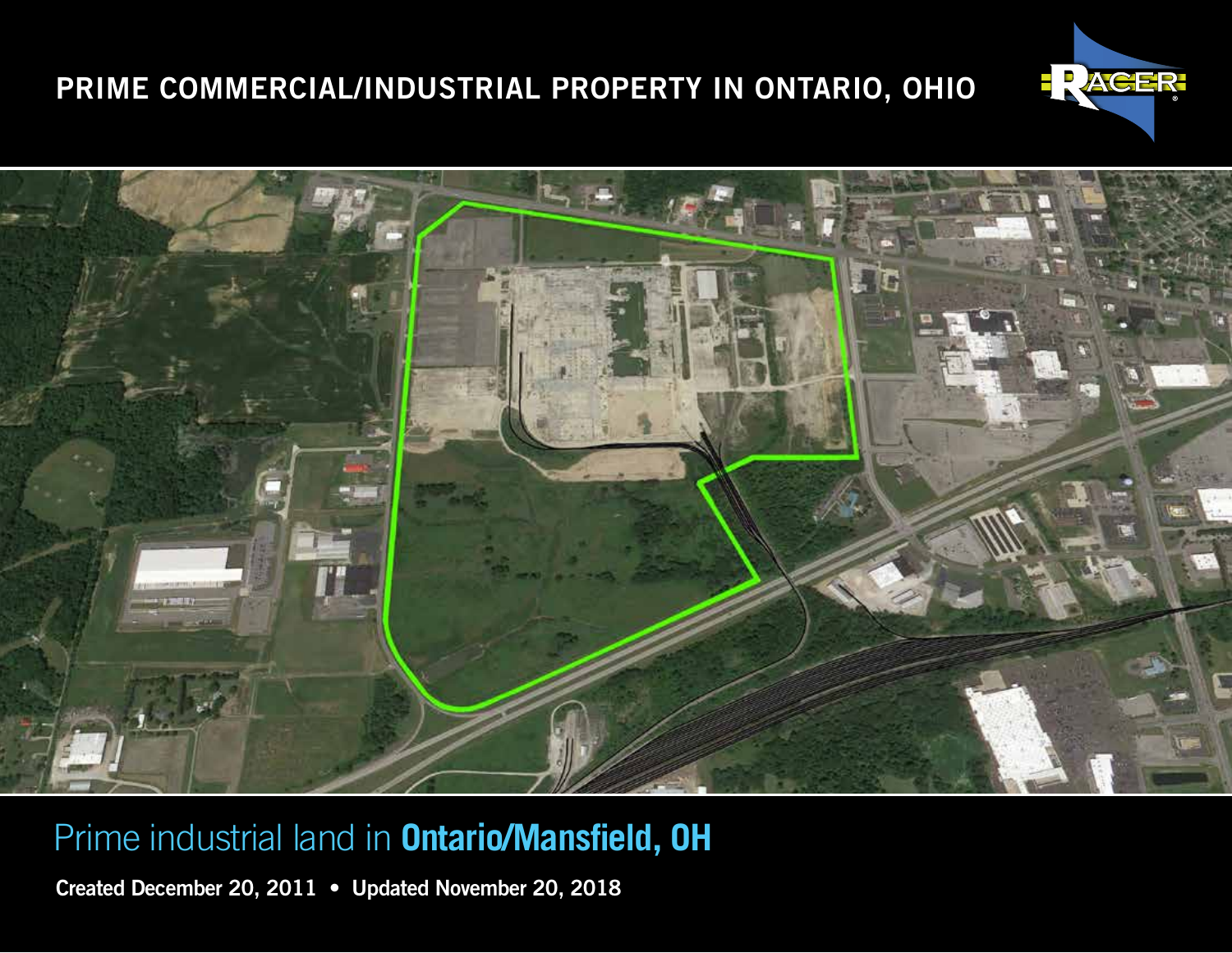### **Table of Contents**

- <sup>3</sup> Property Summary 4 Property Location
- 
- 5 Property Assets
- 
- <sup>6</sup> Property Details 9 Property Ownership and Recent History
- 10 Environmental Conditions
- 11 Collateral Information, including:
	- \* Access/Linkage
	- $\star$  Airports
	- $\star$  Port Facilities
	- \* Regional Bus Service
	- \* Utilities and Natural Gas
	- \* Zoning and Business Assistance
- 19 Regional Overview, including:
	- \* Workforce
	- $\star$  Education
	- \* Largest Employers
	- \* Medical Facilities and Emergency Services
	- $\star$  Amenities
	- \* Links to Helpful Resources
- 30 Demographic Information
- 32 Conditions
- 34 Links for Buyers

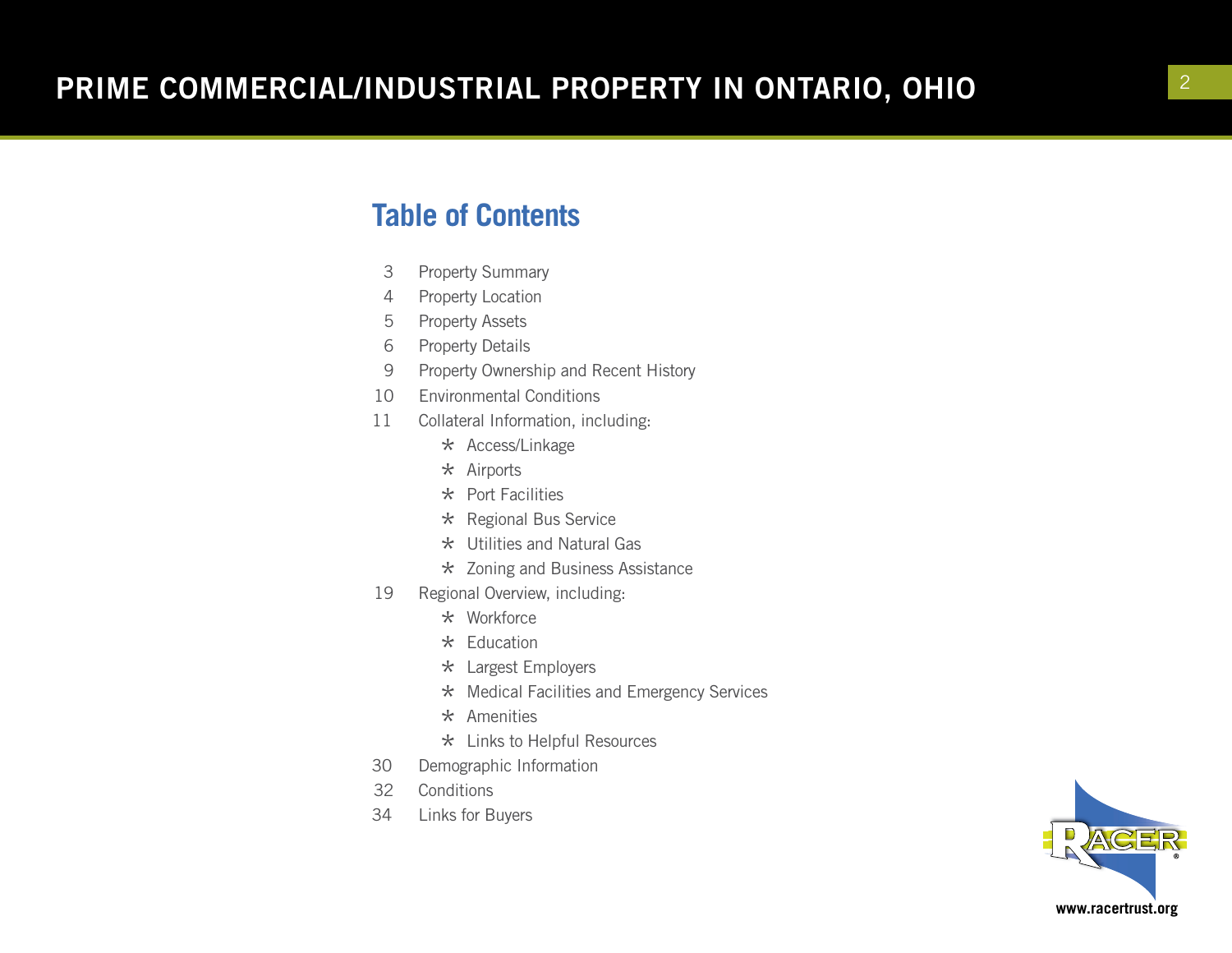#### **Property Summary**

Former GM Ontario Stamping Plant Property 2525 West 4th Street Ontario, OH 44906

This Property is the former location of the GM Ontario Stamping Plant. It is vacant land that is ready for development. The former manufacturing building slab and foundation and a 45,000-square-foot press prep building remain. The Property is rail-served and accessible from Ohio Rte. 309, a four-lane divided highway that merges with U.S. 30 near the Property and connects to I-71 approximately 8 miles east of the Property. The Property is in an Ohio Community Reinvestment Area and Ohio Job Creation Tax Credits are available. Legacy environmental impacts have been remediated to the satisfaction of the Ohio Environmental Protection Agency, which issued a Covenant Not to Sue in April 2016, certifying completion of the active cleanup.

| County:                     | Richland                                                   |
|-----------------------------|------------------------------------------------------------|
| Land Area:                  | $265.052 +/-$ acres                                        |
| <b>General Description:</b> | Vacant land for development                                |
| Zoning:                     | GI, General Industry                                       |
| <b>Tax Parcel Numbers:</b>  | 0386015202000; 0386015203000; 0386015205000; 0386015206000 |

#### FOR MORE INFORMATION, CONTACT:

Randy E. Hutchinson • Mayor, City of Ontario 555 Stumbo Road • Ontario, OH 44906 Office: (419) 529-6333 • Cell: (419) 565-0566 • Fax: (419) 529-6132 Email: rhutchinson@ontarioohio.org • Website: www.ontarioohio.org

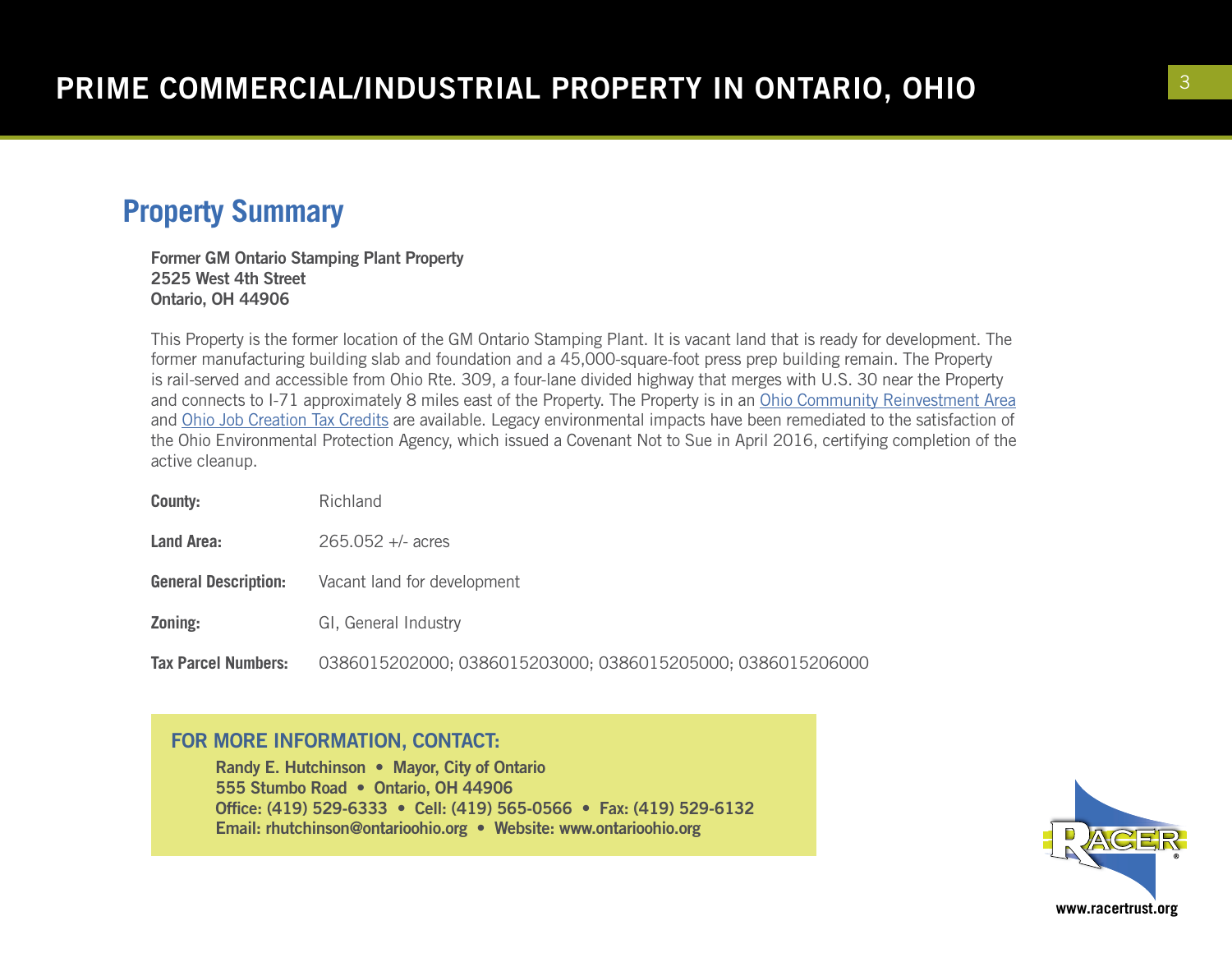## **Property Location**

Former GM Ontario Stamping Plant Property A) 2525 West 4th Street Ontario, OH 44906





©2017 Google

*\*Disclaimer: Property boundaries presented on this map are for informational purposes only and have not been prepared for legal, engineering, or surveying purposes. RACER makes no representations as to the accuracy of the maps, aerial photographs, or boundary depictions contained herein.*

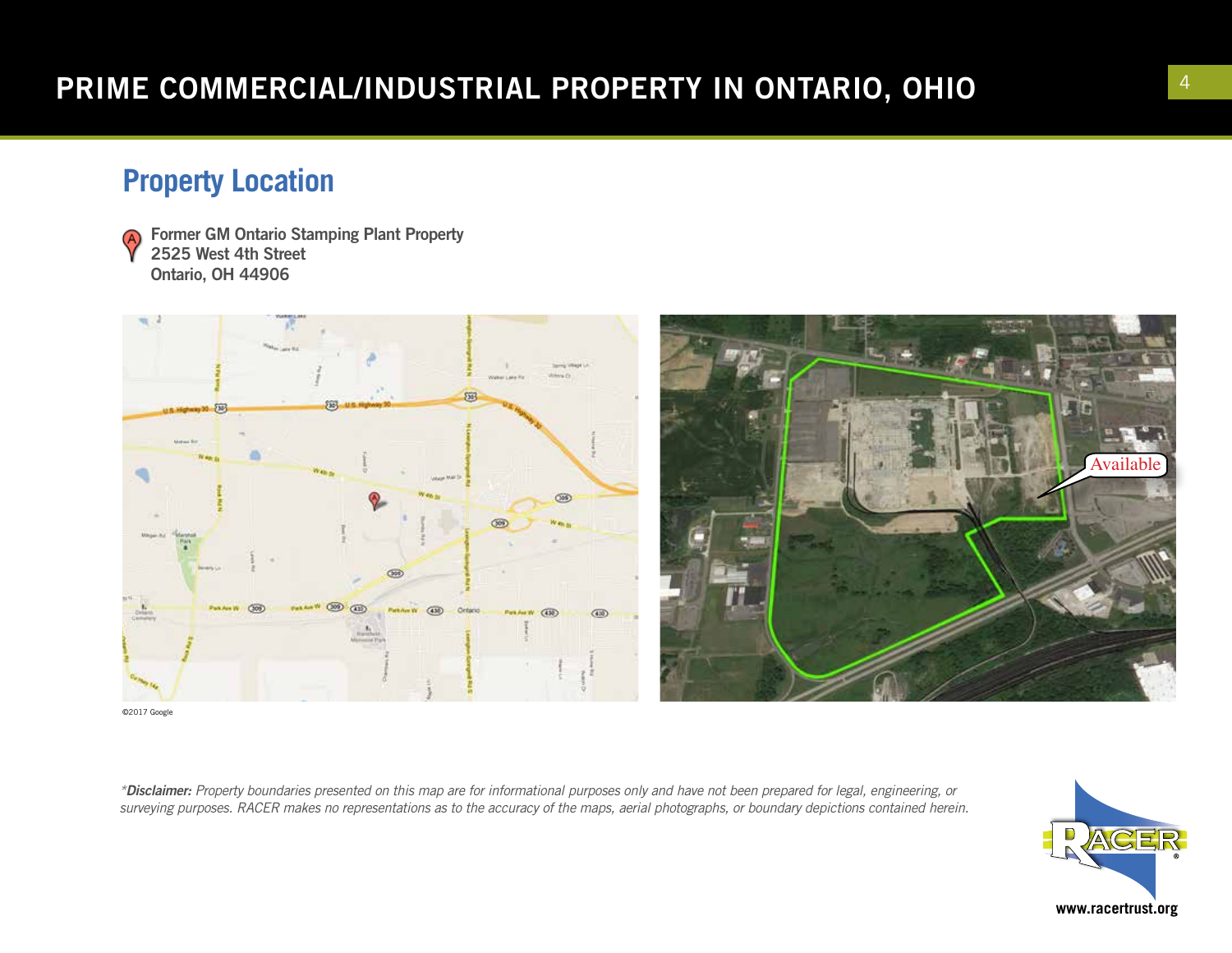## **Property Assets**

- 265.052 +/- acres ready for immediate development
- Property is rail-served and accessible by a four-lane divided highway
- Legacy environmental impacts have been remediated to the satisfaction of the Ohio Environmental Protection Agency, which issued a Covenant Not to Sue in April 2016, certifying completion of the active cleanup
- Existing parking for approximately 3,800 vehicles
- Within one hour's drive of three commercial airports and Cleveland's shipping port on Lake Erie, which ships 13-15 million tons of cargo each year
- The Property is in an Ohio Community Reinvestment Area and Ohio Job Creation Tax Credits are available.

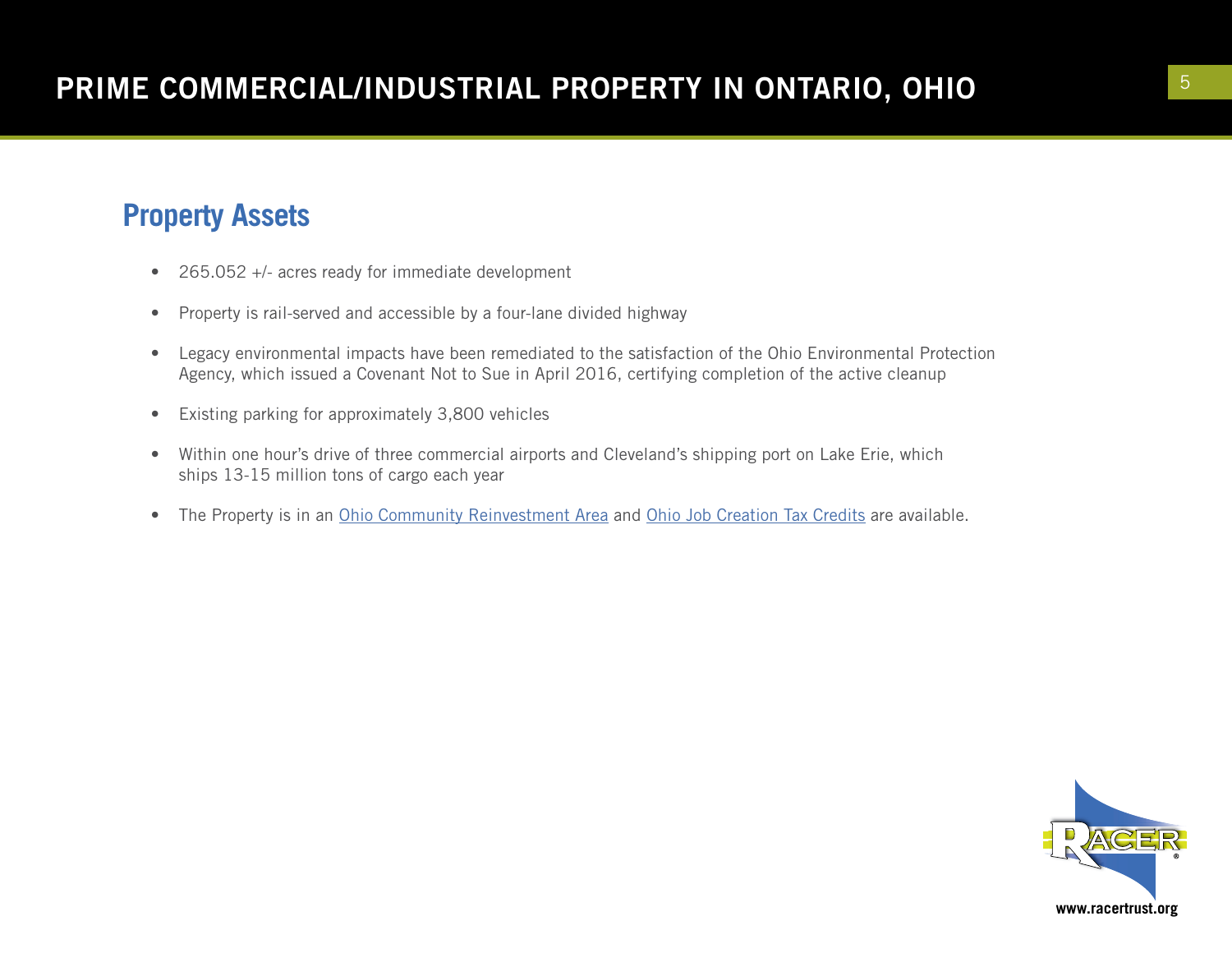## **Property Details**

| <b>Overview</b>                     |                                                               |
|-------------------------------------|---------------------------------------------------------------|
| Location                            | 2525 West 4th Street, Ontario, OH 44906                       |
| Zoning                              | GI, General Industry                                          |
| <b>Tax Parcel ID Numbers</b>        | 0386015202000; 0386015203000; 0386015205000;<br>0386015206000 |
| Total Land Area of Property (Acres) | $265.052 +/-$                                                 |
| <b>Total Assessment</b>             | \$5,250,010                                                   |
| <b>Total Annual Property Taxes</b>  | \$27,625                                                      |
| Visibility                          | Average                                                       |
| Shape                               | Irregular                                                     |
| Road Frontage                       | $0'+$                                                         |
| Road Access                         | Adequate                                                      |
| Number of Structures at Property    |                                                               |
| Types of Structures at Property     | Press prep building                                           |
| Total Floor Area (SF)               | Approx. 45,000                                                |
| Licenses for Temporary Use (If Any) | None                                                          |
| <b>Electric Service</b>             | 100 MW via two independent feeds from Ohio Edison             |
| Natural Gas Service                 | Columbia gas 10" supply line                                  |
| <b>Water Service</b>                | Served by the City of Mansfield                               |

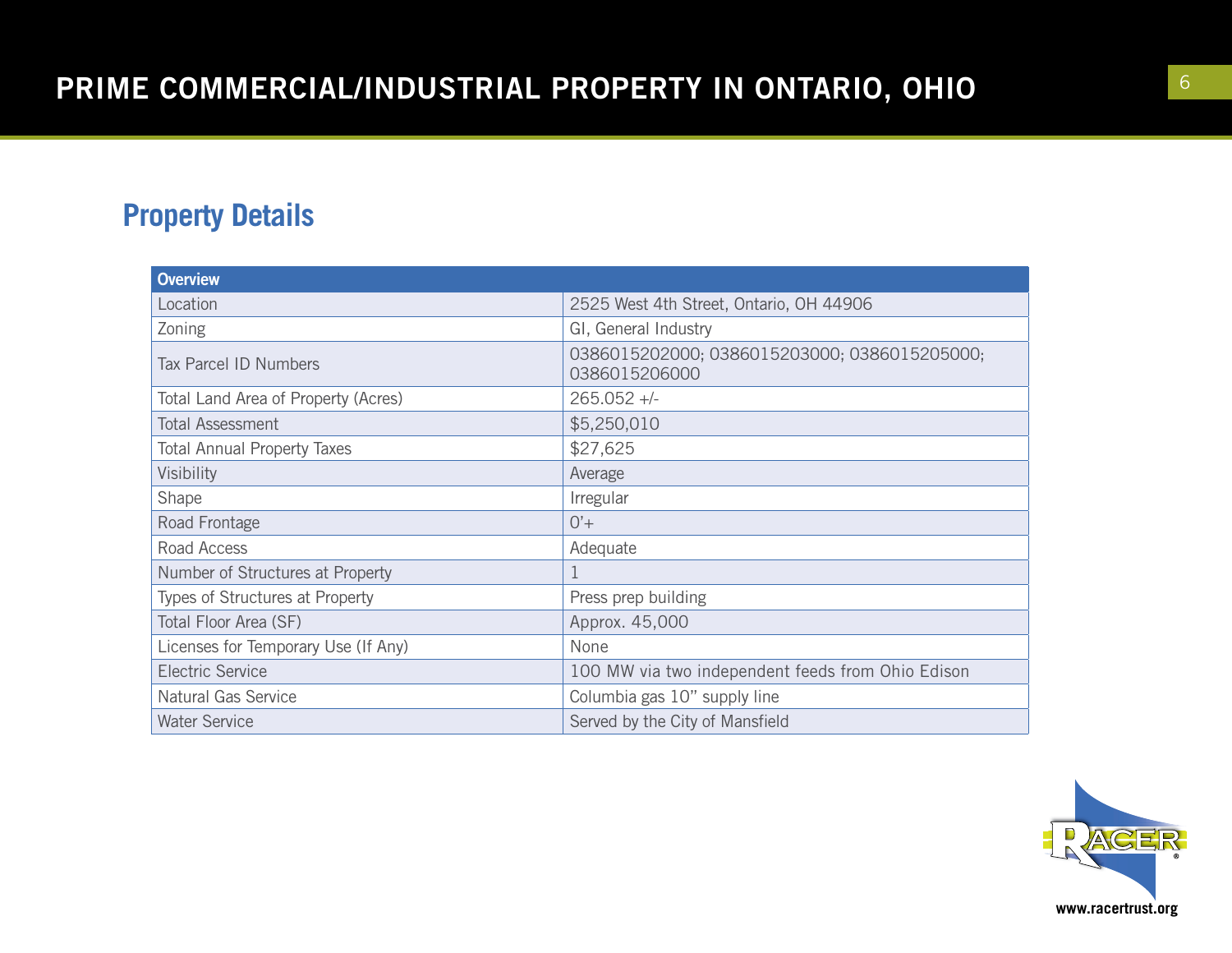## **Property Details**

| <b>IT Service</b>                                   | Fiber optic and CATV                                                                                                                                                                                                                                                 |
|-----------------------------------------------------|----------------------------------------------------------------------------------------------------------------------------------------------------------------------------------------------------------------------------------------------------------------------|
| Storm Water Management System                       | On-site retention pond                                                                                                                                                                                                                                               |
| Security System                                     | Perimeter fencing; all entrances are gated; surveillance<br>cameras                                                                                                                                                                                                  |
| Vehicle Parking (Number of Spaces)                  | $3,800 +/-$                                                                                                                                                                                                                                                          |
| Wastewater Management System                        | 2 biological reactors                                                                                                                                                                                                                                                |
| Industrial Pretreatment System                      | None                                                                                                                                                                                                                                                                 |
| Owner(s)/Use(s) Prior to GM                         | None                                                                                                                                                                                                                                                                 |
| Previous Operations by GM                           | A manufacturing building was constructed in 1955 and used by<br>General Motors for stamping sheet metal into automotive parts.<br>General Motors ceased operations at the Property in 2010.<br>The buildings on the Property were dismantled and removed in<br>2013. |
| <b>Surrounding Owners/Uses</b>                      | Richland Mall, mix of commercial and some residential                                                                                                                                                                                                                |
| Rail Service                                        | Yes                                                                                                                                                                                                                                                                  |
| Name and Proximity to Nearest Interstate Highway(s) | $I-71$ , 8 miles                                                                                                                                                                                                                                                     |
| Name and Proximity to Nearest Commercial Airport(s) | Mansfield Lahm Regional Airport, 8 miles                                                                                                                                                                                                                             |
| Name and Proximity to Nearest Commercial Seaport(s) | Cleveland, 70 miles                                                                                                                                                                                                                                                  |
| <b>School District</b>                              | <b>Ontario School District</b>                                                                                                                                                                                                                                       |

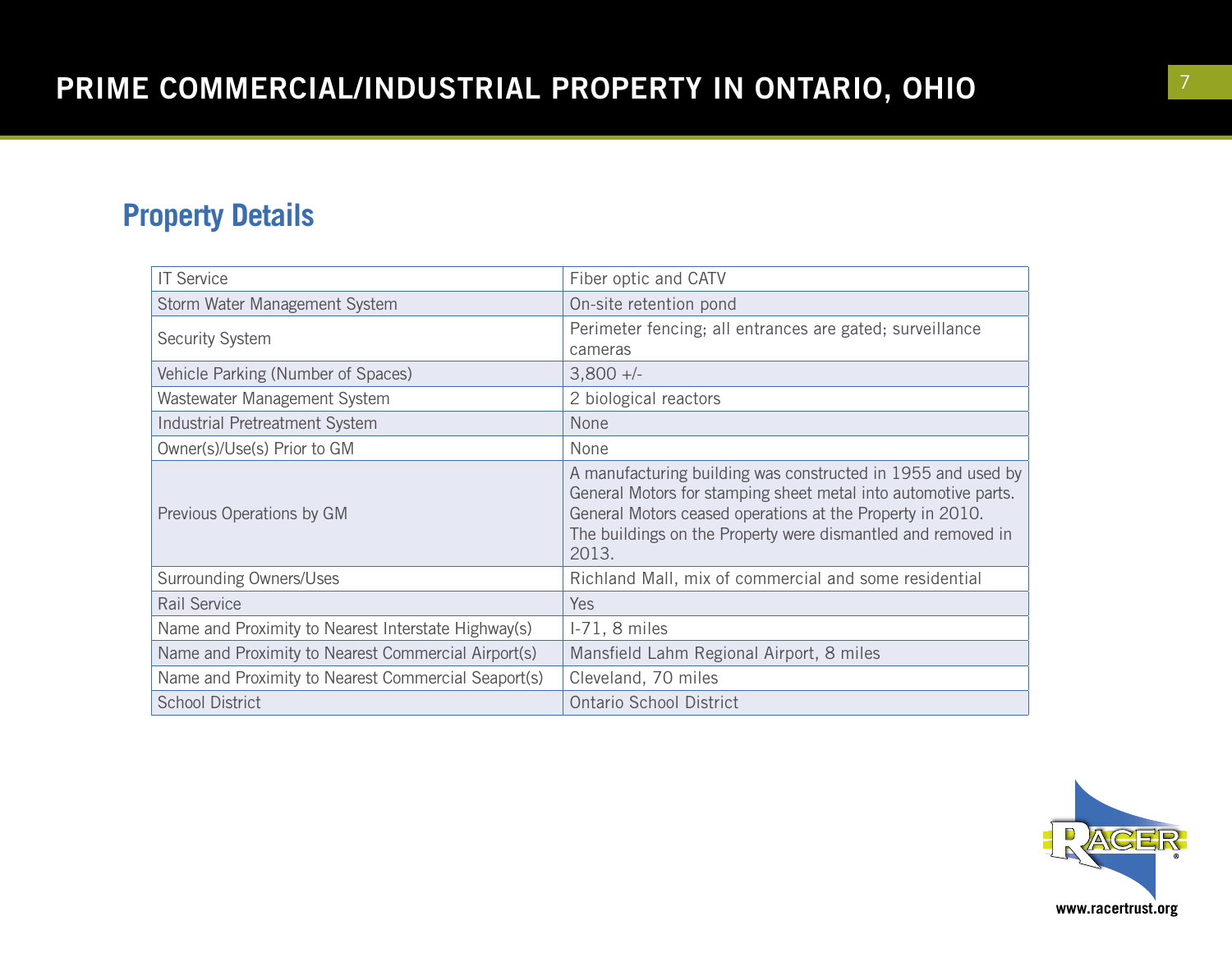## **Property Details (continued)**

| <b>Press Prep Building</b>    |                                                    |
|-------------------------------|----------------------------------------------------|
| Year Constructed              | 1984                                               |
| Construction                  | Steel siding                                       |
| Former Use                    | Storage and training area                          |
| Roof Area (SF)                | 45,000                                             |
| Roof Construction             | Insulated steel, pitched                           |
| Total Floor Area (SF)         | 45,000                                             |
| Number of Floors              | 1                                                  |
| Floor Type                    | Concrete                                           |
| Ceiling Height (ft.)          | $42'$ +/-                                          |
| Clear Height (ft.)            | $42'$ +/-, varies                                  |
| Fire Suppression System       | Overhead sprinkler                                 |
| <b>Lighting System</b>        | High-pressure sodium, metal halide and fluorescent |
| <b>Heating System</b>         | Gas air houses 4" supply line                      |
| <b>Electric Service</b>       | 13.8 KV substation supplying 480 volt at 750 KVA   |
| <b>Natural Gas Service</b>    | 4" natural gas line supply                         |
| <b>Steam Service</b>          | None                                               |
| <b>Compressed Air Service</b> | Third party supplied                               |
| <b>Water Service</b>          | Served by City of Mansfield                        |
| <b>Security System</b>        | Fire alarm call boxes                              |
| Asbestos-containing Materials | Unknown                                            |

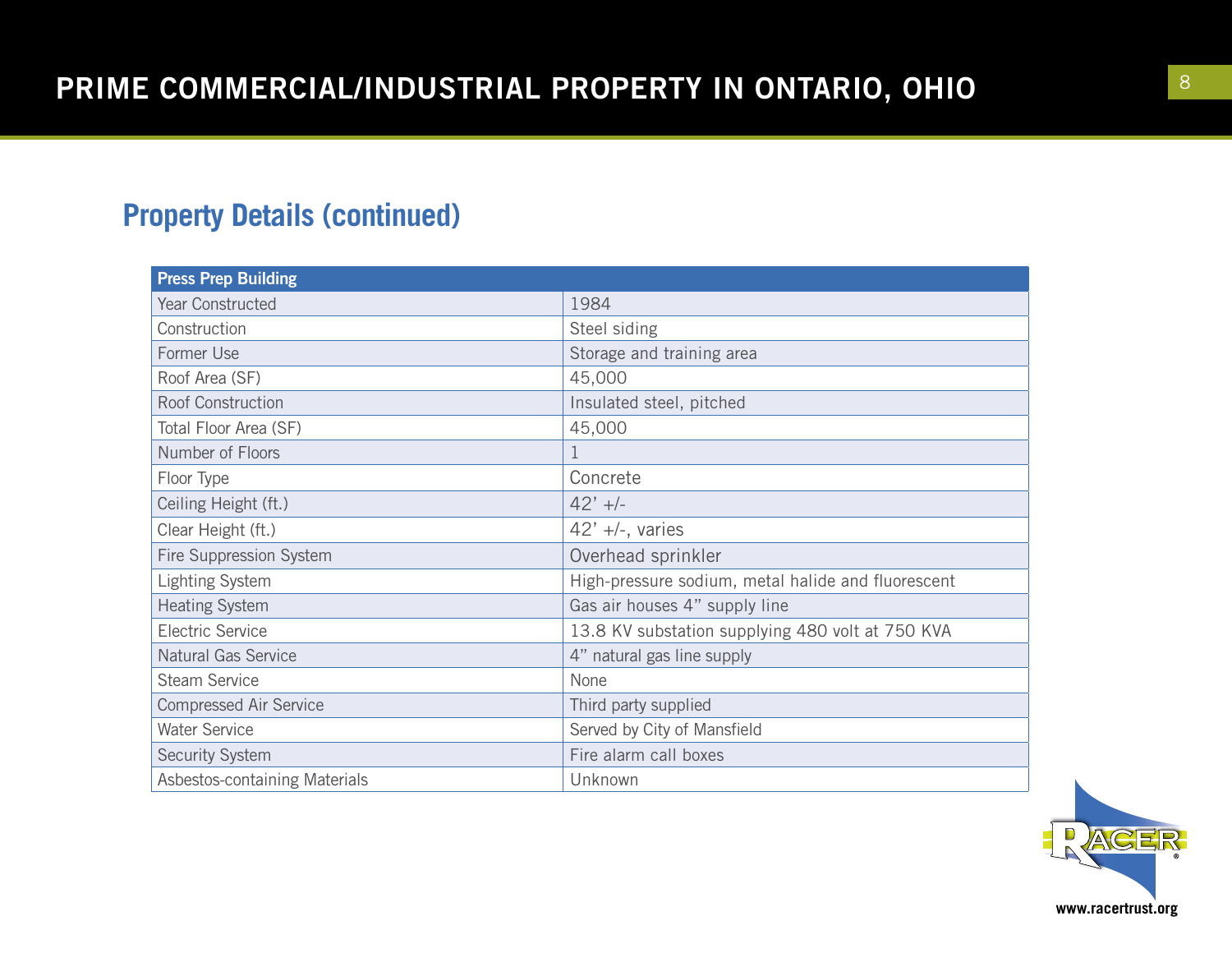### **Property Ownership and Recent History**

A manufacturing building was constructed in 1955 and used by General Motors for stamping sheet metal into automotive parts. General Motors ceased operations at the Property in 2010. The Property was acquired by RACER Trust in 2011 and sold to an entity that dismantled and removed the buildings in 2013 and in turn conveyed the Property to the City of Ontario in 2018.

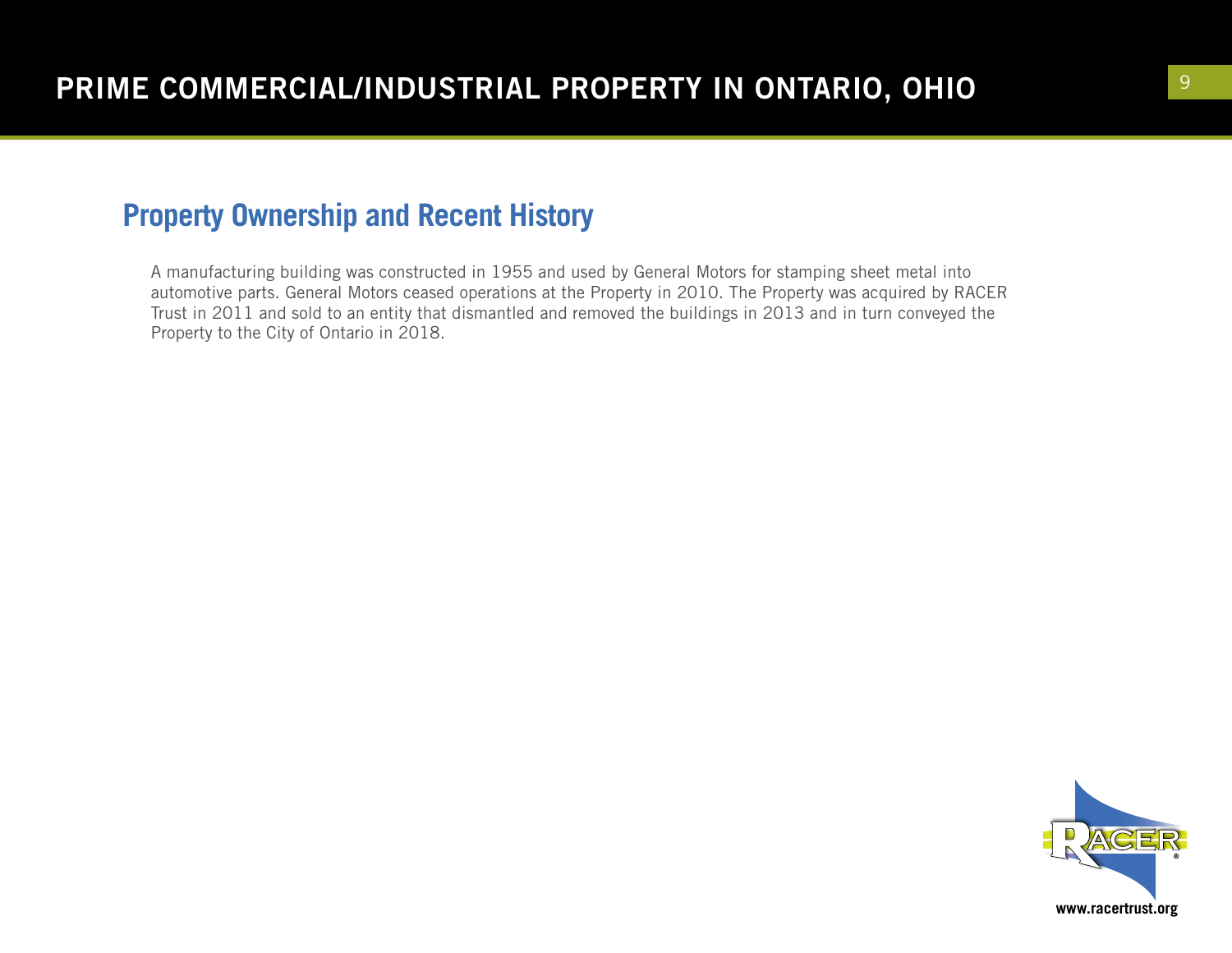## **Environmental Conditions**

Environmental conditions at the Property have been evaluated and no significant issues have been identified. Prior spills of wastewater, oil, grease and ethylene glycol were addressed in the 1990s and underground storage tanks were removed in the 2000s. All of this work was performed by General Motors, with the approval and oversight of the Ohio Bureau of Underground Storage Tank Regulations.

On May 25, 2012, RACER Trust submitted to the Ohio EPA a Notice of Entry into the RCRA and Voluntary Action Program Memorandum of Agreement (VAP MOA) Track. This program was developed in 2007 by the U.S. Environmental Protection Agency and the Ohio EPA to promote the cleanup and redevelopment of contaminated or potentially contaminated properties in Ohio.

Ohio EPA issued a Covenant not to Sue in April 2016. Active remediation of the Property is complete.

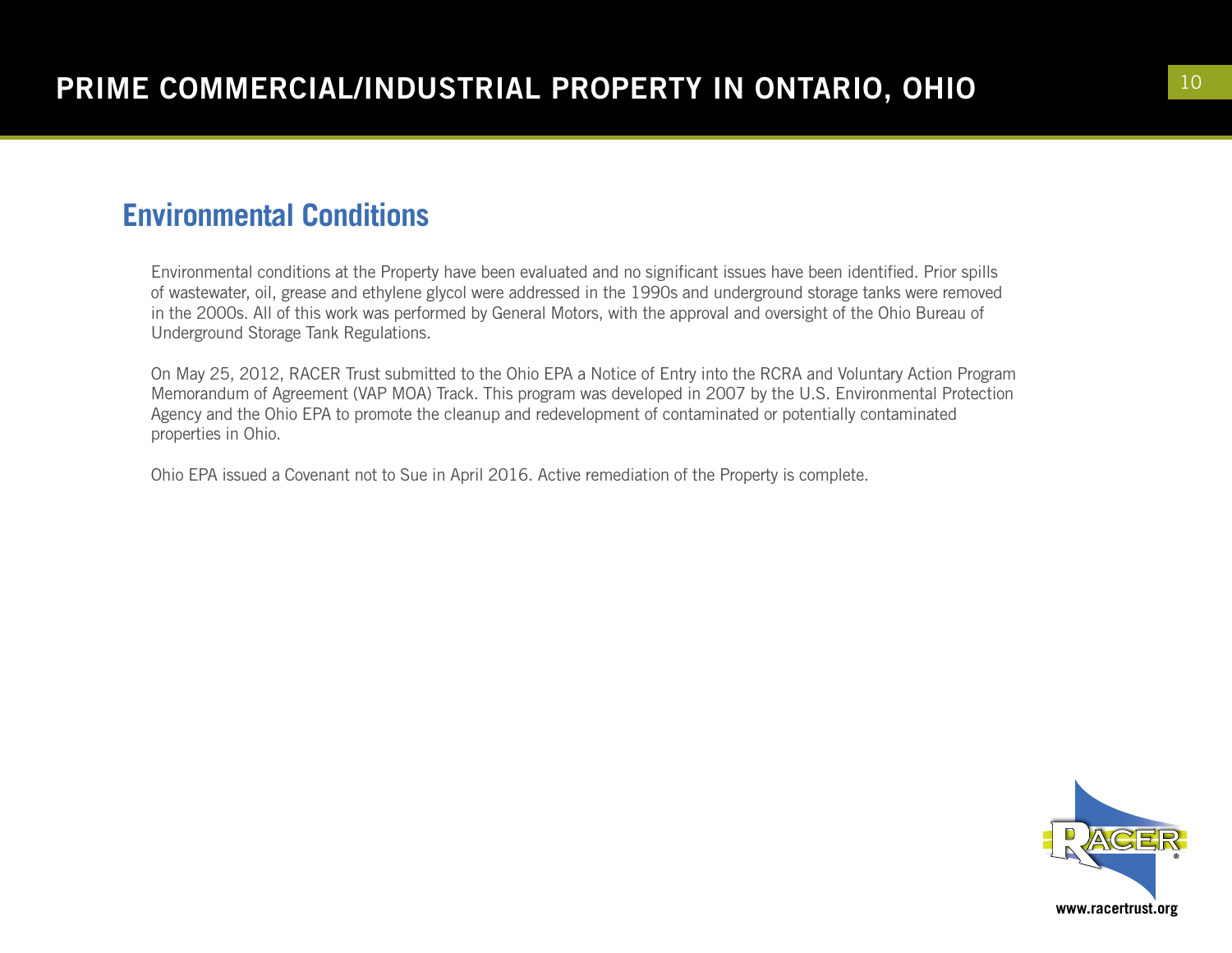## **Collateral Information: Transportation Assets**



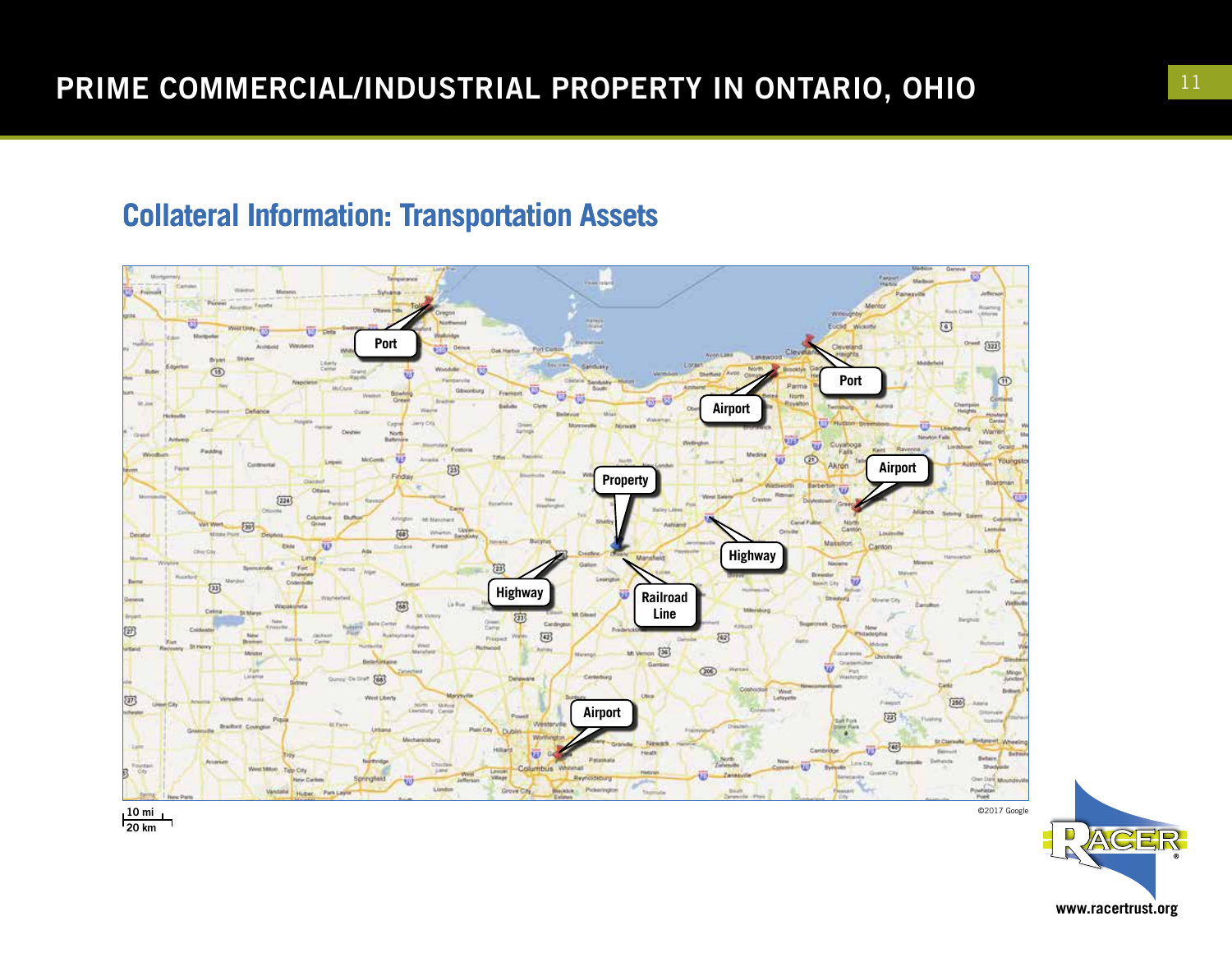## **Collateral Information: Access/Linkage**

In 2007, "Expansion Management" magazine rated the Mansfield area's road infrastructure the fourth-best in the nation.

Richland County is crisscrossed by a sophisticated and mature network of highways, including Interstate 71, a north-south artery through the heart of Ohio that has four interchanges, at least one of which can be reached in 20 minutes or less from any point in the county.

There is overnight highway access to the major cities of the East Coast, Midwest and South.

The Property is accessible from Ohio Rte. 309, a four-lane divided highway

that merges with U.S. 30 near the Property and connects to I-71 approximately 8 miles east of the Property. Interstate 90 stretches across Ohio to the north and Interstate 70 runs through the state's midsection to the south, providing same-day access to the metropolises along the Great Lakes and in the heartland.

Three rail carriers serve Richland County. Ashland Railway operates a shortline, and Norfolk Southern and CSX operate main lines. The presence of Norfolk Southern and CSX provides Richland County businesses with national reach for their products. Ashland Railway has interchanges with the two major railroads. Together, they provide 24-hour service along 55 miles of track in Richland County.



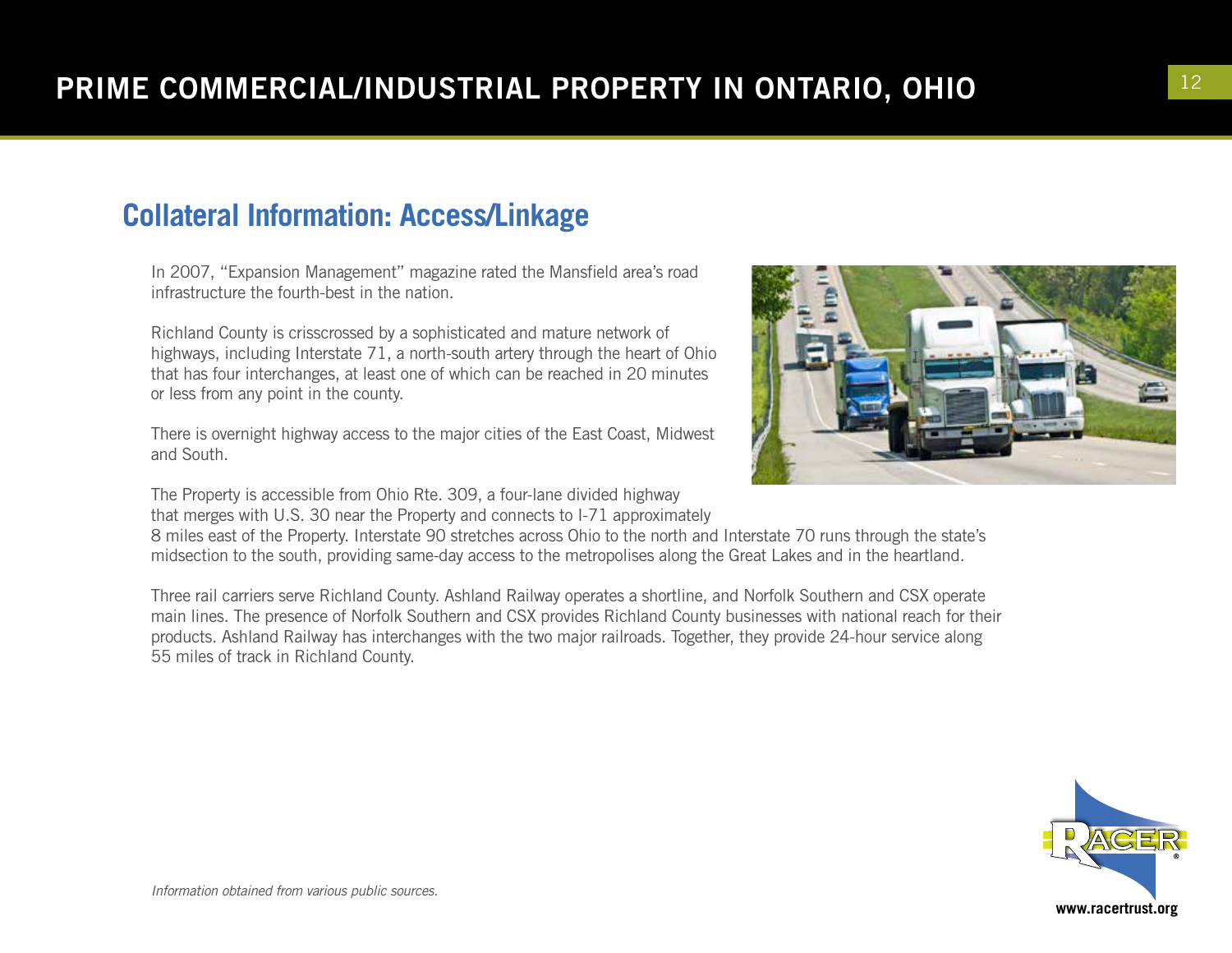### **Collateral Information: Airports**

Three commercial airports are within roughly an hour's drive of Richland County. Cleveland Hopkins International (www.clevelandairport.com) is serviced by several commercial carriers and by the major air cargo carriers.

John Glenn Columbus International Airport (https://flycolumbus.com) and Akron/Canton Airport (https://www. akroncantonairport.com) also offer passenger service.

Mansfield Lahm Regional Airport (http://www.ci.mansfield.oh.us/lahm-airport.html), three miles north of Mansfield, has two runways — one 9,000 feet, the other 6,795 feet — and an air traffic control tower. The airport, owned by the City of Mansfield, accommodates private general aviation and Air National Guard flights, including large commercial and military aircraft.



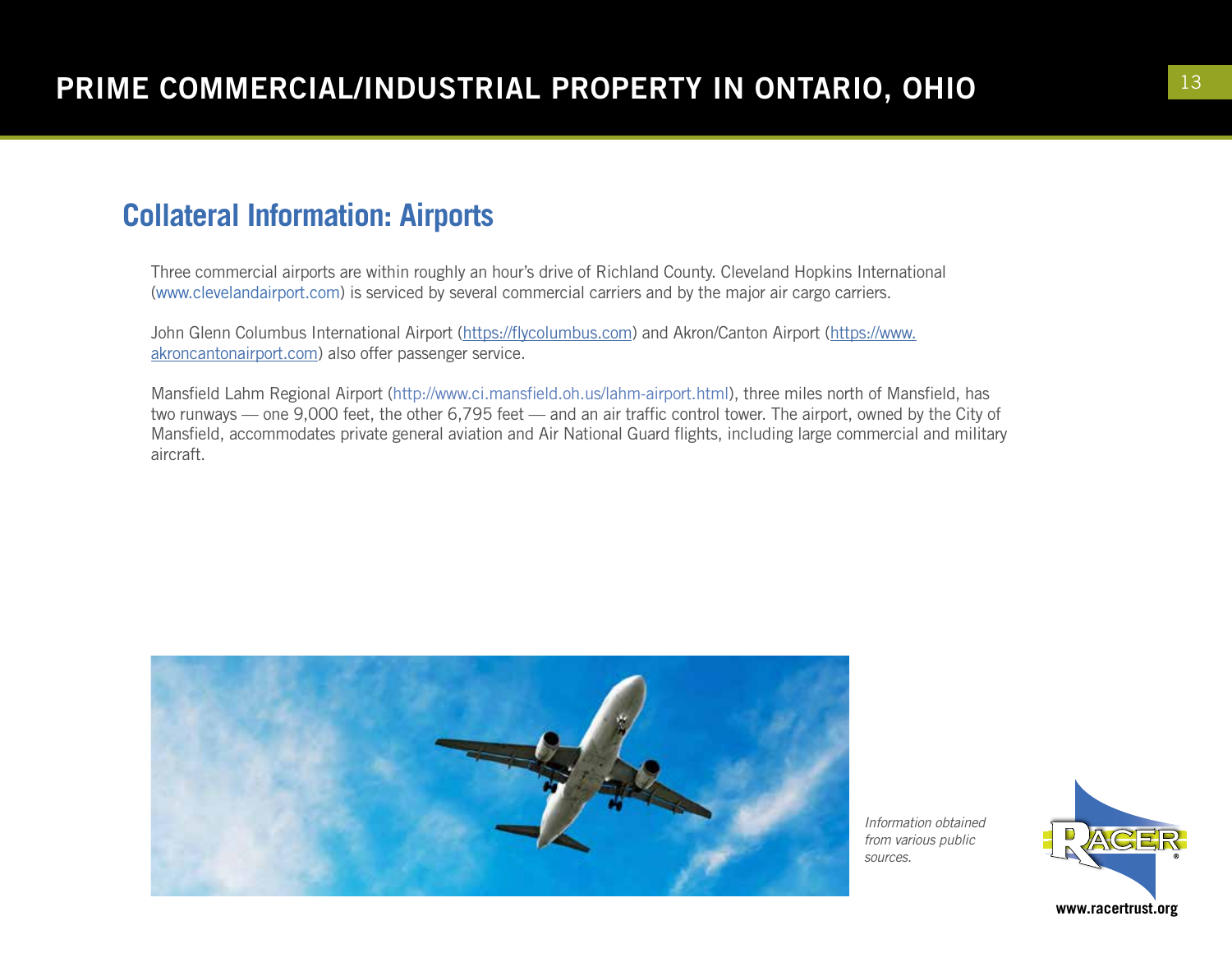#### **Collateral Information: Port Facilities**

Cleveland, approximately 70 miles north, has the nearest major port. The Port of Cleveland (http://www.portofcleveland.com) is operated by the Cleveland-Cuyahoga County Port Authority. The port, on Lake Erie, offers shipping access to the Great Lakes region and overseas via the St. Lawrence Seaway, a low-cost marine super-highway and the world's longest deep-draft navigation system. It extends 2,300 miles and borders eight states (Illinois, Indiana, Michigan, Minnesota, New York, Ohio, Pennsylvania and Wisconsin) and two Canadian provinces (Ontario and Quebec). More than 100 commercial ports line the navigation channel, serving as gateways for waterborne commerce moving within the region or between North American and overseas destinations. Customized financing is available for a wide range of companies and non-profits seeking to build, expand or upgrade facilities and machinery at the port, which has helped organizations secure nearly \$2 billion in financing since 1993.

The Toledo-Lucas County Port Authority (www.toledoportauthority.org) operates the Port of Toledo (http://www.toledoport. org), also on Lake Erie. The Port of Toledo is well positioned as an inland distribution point for North American commerce and is home to 15 terminals linked to global markets through the Great Lakes/St. Lawrence Seaway System. The Port of Toledo handles over 12 million tons of cargo and 700 vessel calls each year, and The Toledo Shipyard is home to one of the only U.S. full service shipyards with graving docks on the lower lakes. The Toledo-Lucas County Port Authority has developed a national reputation for innovative business financing, assisting over 575 economic development projects representing a total investment of more than \$2 billion while helping to create and retain nearly 19,000 jobs.



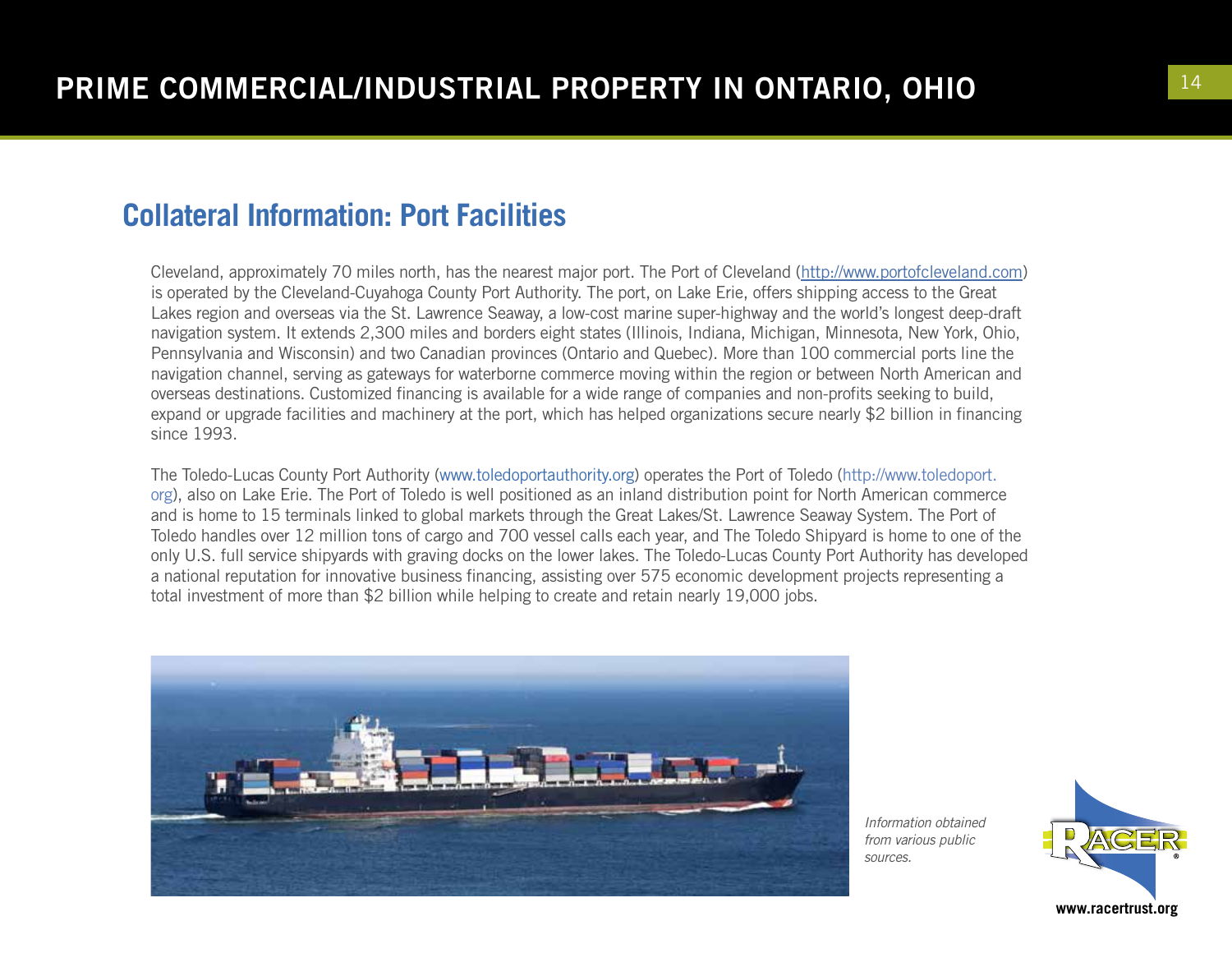## **Collateral Information: Regional Bus Service**

Richland County Transit (www.richlandcountytransit.com) operates 14 fixed routes, providing a transportation network for work, school, appointments or shopping. There is regularly scheduled fixed route service to the City of Mansfield and the Village of Ontario; wheelchair-accessible buses; and special services for the elderly and disabled.



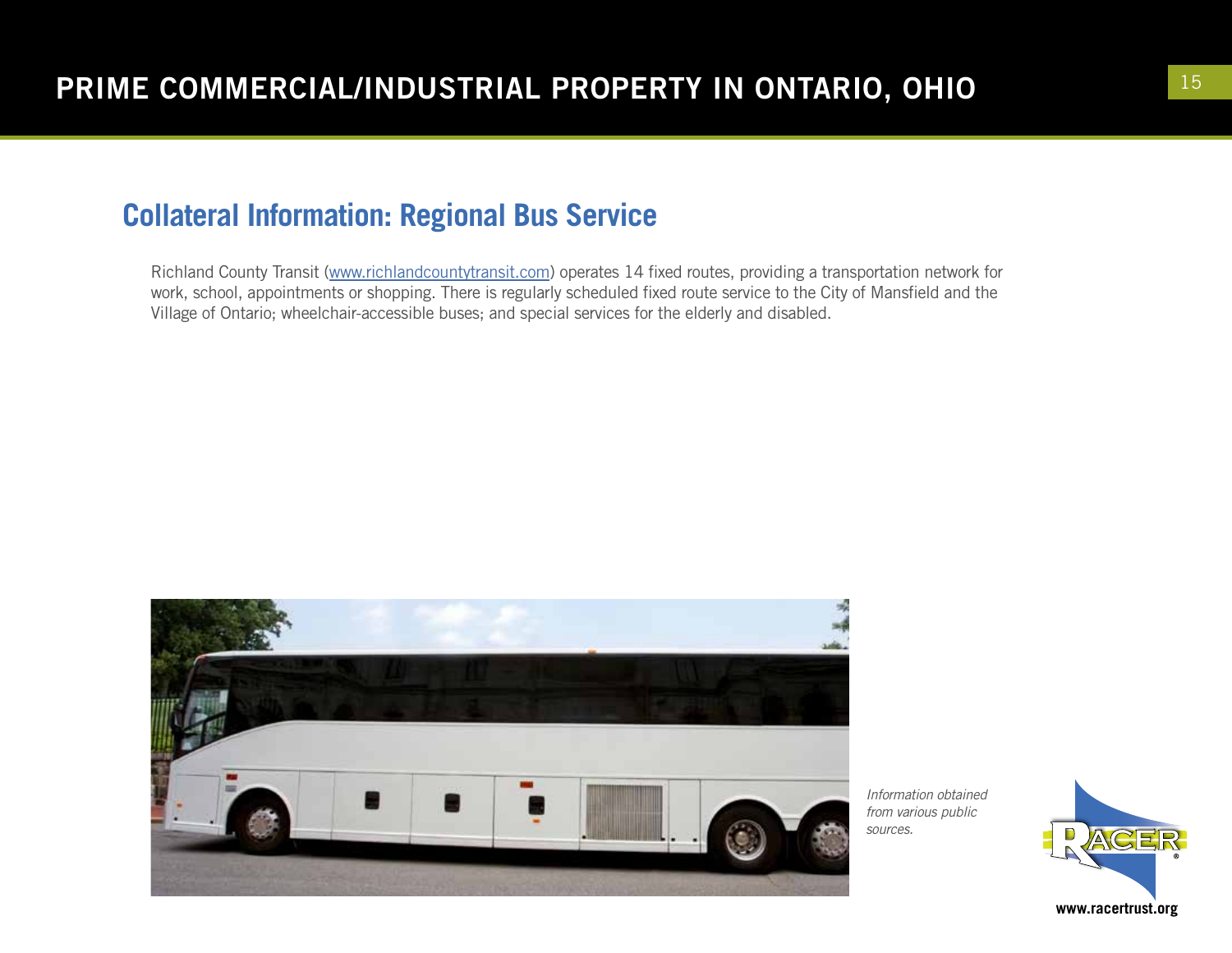## **Collateral Information: Utilities**

Electricity is provided by Ohio Edison (www.firstenergycorp.com/content/customer/ohio\_edison.html). FirstEnergy Corp., parent company of Ohio Edison, is consistently ranked by "Site Selection" magazine among the nation's leading utilities in promoting economic development. The magazine recognizes utility companies that complement reliable power delivery to their customers with a hands-on approach to encouraging business development in their operational areas. Overall, FirstEnergy has helped attract more than \$3.7 billion in capital investment to its Ohio, Pennsylvania, and New Jersey service areas that resulted in more than 6,500 new jobs.

## **Collateral Information: Natural Gas**

The natural gas industry is a complex network of companies that produce, transport, and distribute natural gas. In Ohio, more than three million people use natural gas. The Public Utilities Commission of Ohio (www.puco.ohio.gov) oversees more than 54,000 miles of distribution lines, which provide natural gas to individual users, as well as more than 6,000 miles of transmission lines. Natural gas customers in Ohio can choose who provides their natural gas. A 10-inch line from Columbia Gas (www.columbiagasohio.com) services the Property in Ontario.

Natural gas is the most common home heating fuel in Richland County, with about four of every five households using it.

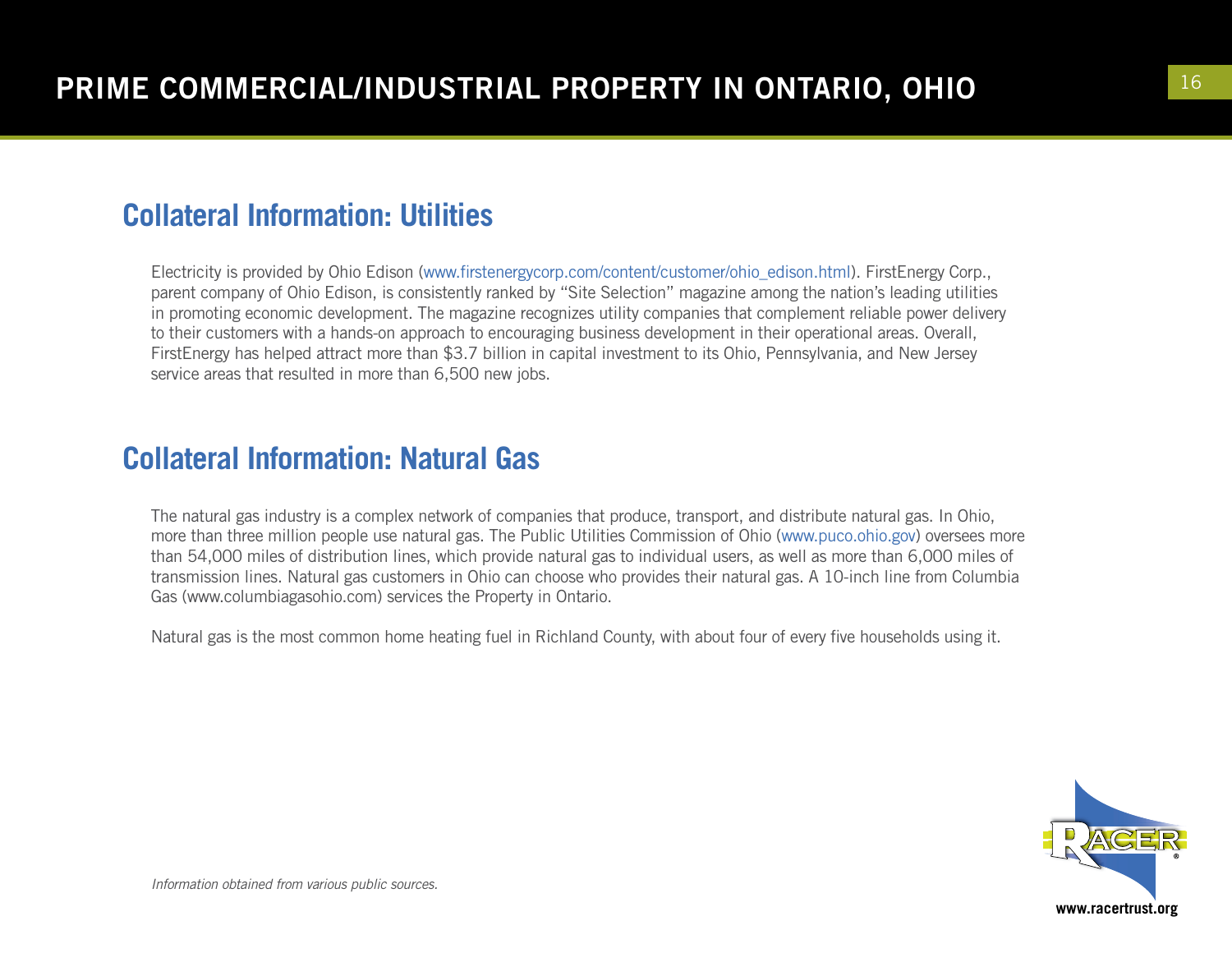## **Collateral Information: Zoning and Business Assistance**

#### The Property is zoned GI, General Industry.

The Property is located within the boundaries of Foreign Trade Zone 181. A FTZ provides competitive advantages to companies involved in international trade through deferral, reduction or elimination of U.S. Customs duties. Potential buyers interested in applying for FTZ status or as a foreign trade subzone should contact the FTZ 181 grantee, the Northeast Ohio Trade and Economic Consortium, at 330-672-4080.

A variety of incentive programs are available to benefit business and industry, both at the local and state levels. Richland County has an Economic Development Revolving Loan Fund (RLF), established in 1985. The program is administered by the Richland County Regional Planning Commission (www.rcrpc.org). The RLF uses community development block grant fund program income to serve as gap financing for employers creating new job opportunities to persons primarily of low and moderate income.

The county also has a large number of Enterprise Zones, which provide local tax incentives for businesses that expand or locate in those designated areas.

The Ohio Business Gateway (OBG), a state program, has a goal of making government accessible to entrepreneurs and businesses by helping them find the information and services they need to keep thriving in Ohio. For example, OBG offers Ohio businesses a time- and money-saving online filing and payment system that helps simplify business' relationship with government agencies. To learn more about OBG and its many services, visit www.business.ohio.gov.

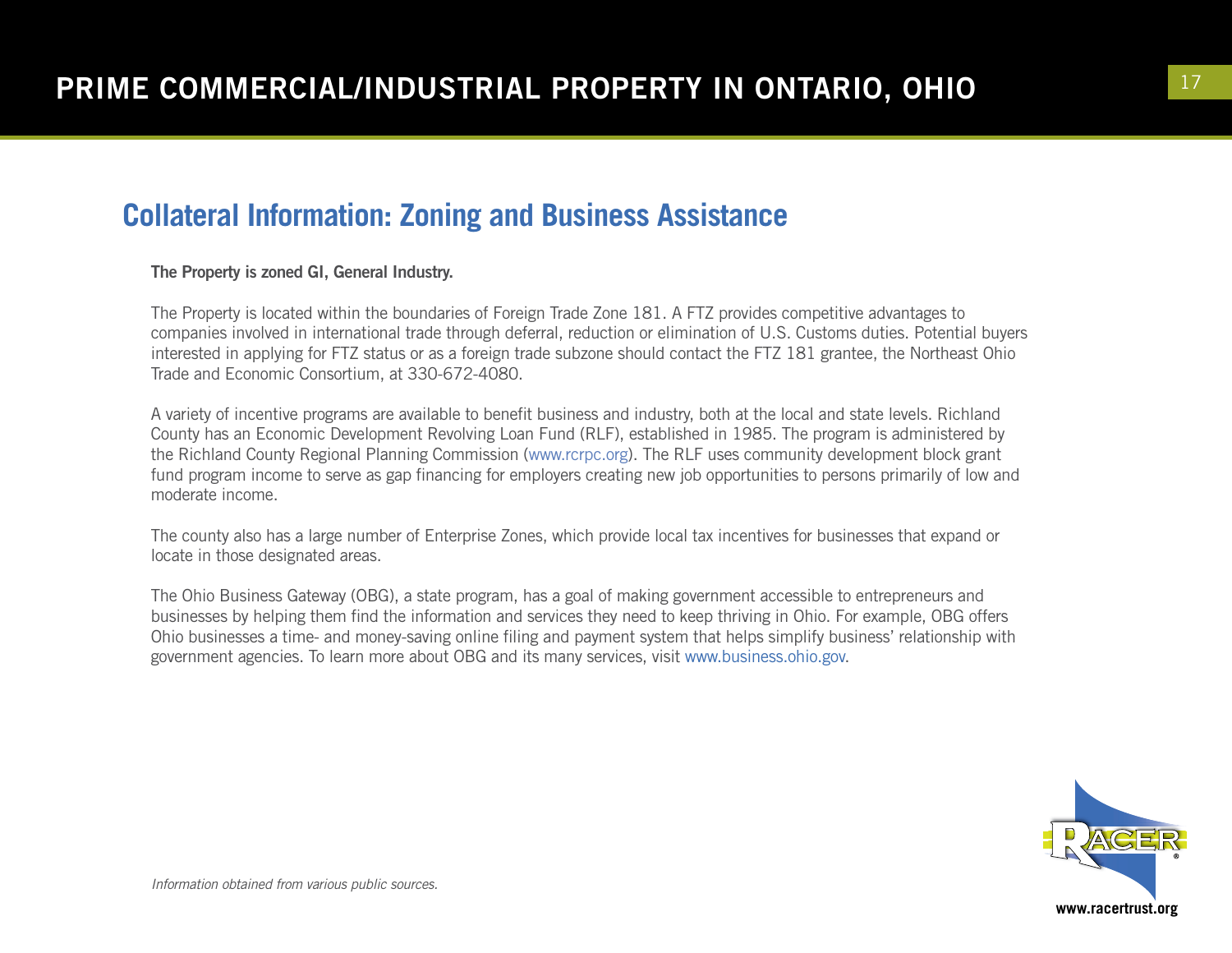### **Collateral Information: Economic Development Partners**

Richland Community Development Group: The Richland Community Development Group (http://www.chooserichland. com) works in partnership with local government, business, industries and dedicated citizens to improve Richland County. Site selection, workforce identification, government incentives and financing options are some of the services provided to expanding, relocating or new employers. Community betterment activities include beautification, enrichment and enhancement activities. For more information, please call (419) 755-7234.

Team NEO: Team NEO (https://www.clevelandplus.com/teamneo/) enhances the economy of Northeast Ohio by collaborating with its partners and others to attract new businesses, help existing businesses grow and accelerate the impact of innovation in the region. Team NEO also helps bring together local, regional and state resources to raise the profile of the region and make the case for investment in Northeast Ohio, focusing on proven businesses that will contribute to the region's success. Team NEO is part of the robust Northeast Ohio Economic Development network, providing business decision-makers with access to customized solutions that accelerate growth, foster innovation and mitigate risk through a connected and collaborative ecosystem. For more information, please call (216) 363-5400.

JobsOhio: JobsOhio (https://jobsohio.com) plays a leading role in economic development and serves as a catalyst to accelerate growth by investing in communities, helping Ohio's businesses expand and attracting new companies to the state – all contributing to job creation, greater payrolls and more investment. Making a difference is a core value for JobsOhio. Its strategies and programs are designed to improve the lives of Ohioans and strengthen the communities where they live. JobsOhio was ranked the No. 3 state economic development organization in the country in 2017, according to a survey of U.S. corporate executives and site selection consultants released at the International Economic Development Council (IEDC) Annual Conference. For more information, please call (614) 350-0378 or (866) 727-7511.

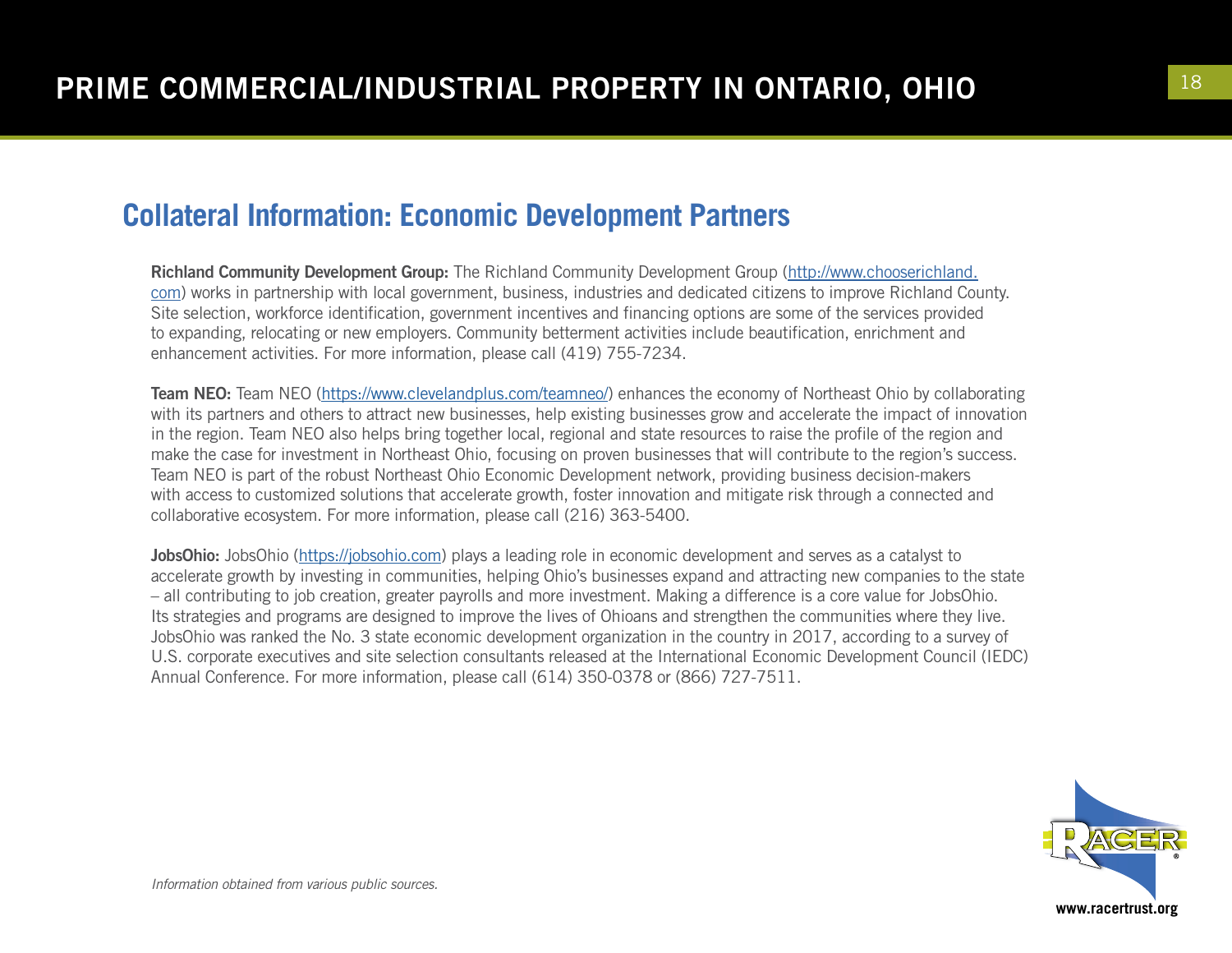## **Regional Overview: Workforce**

The U.S. Department of Labor's Bureau of Labor Statistics reported a preliminary unemployment rate of 4.2 percent in the Mansfield labor market for September 2018, the most recent month for which statistics are available. The state rate was 4.6 percent and the national rate was 3.7 percent.

The Mansfield area has several workforce development services available to help train employees and prepare people for the evolving workplace. These include:

• Ohio State University Center for Corporate and Community Education ccce.mansfield.ohio-state.edu

The Center for Corporate and Community Education is a full service workforce development organization located on The Ohio State University Mansfield campus. The Center recognizes and addresses skills gaps in employee and organizational abilities. The Center has the capacity to develop training and educational solutions and to implement those solutions and is committed to helping organizations improve their processes and exceed their goals by delivery of results-driven employee training.

• Workforce Partnerships of North Central Ohio — http://workforcepartnerships.org

Workforce Partnerships of North Central Ohio is composed of institutions — North Central State College, Pioneer, Madison Adult Career Center — that serve the entire region through their satellite campuses, and shared training facilities. The partnership enjoys the support of the Richland County Board of Commissioners and works closely with representatives of the Ohio Department of Job and Family Services. Workforce Partnerships of North Central Ohio helps bridge the skills gap, from refresher courses to wholesale training, to meet the needs of regional employers.



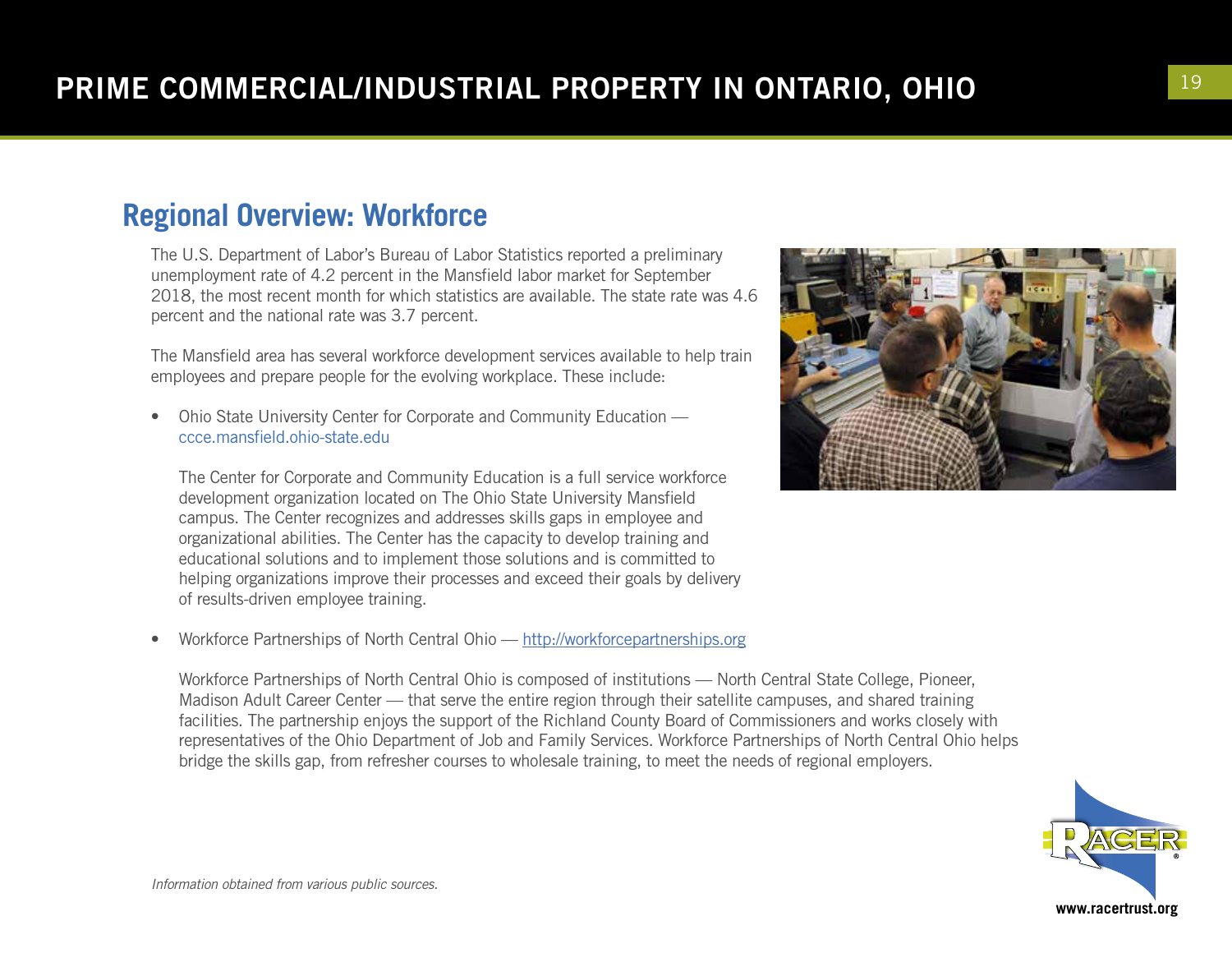## **Regional Overview: Workforce (continued)**

• Ohio Means Jobs — www.ohiomeansjobs.com

Developed by the State of Ohio, OhioMeansJobs.com is a website for job seekers and employers alike. Job seekers can refine searches by using a variety of keywords, symbols and filters. They can search for jobs by specific skills, by location, by salary estimate, by career and education level, among other criteria, and learn about such potential benefits as training grants, apprenticeships and job fairs. OhioMeansJobs.com allows employers to post jobs, search millions of Ohio-area resumes at no cost, and manage the recruitment process fast and free. Employers also can access information about labor markets, tax credits or starting a business.

• Area 10 Richland-Crawford Workforce Development Board — https://www.richlandcrawfordworks.com

The Area 10 Richland-Crawford Workforce Development Board is responsible for overseeing the Workforce Innovation and Opportunity Act (WIOA) funds for the Richland and Crawford County area. The Board is made up of over 50 percent business owners or individuals from business who have hiring authority. It also includes representation from the local community college and other training providers as well as elected officials and workforce development service providers.

Other workforce training opportunities include:

- The Pioneer Career and Technology Center in Shelby www.pctc.k12.oh.us
- Madison Adult Career Center http://www.mlsd.net/adultcareercenter\_home.aspx
- Mansfield City Schools Adult and Community Education Career-Tech www.tygerpride.com

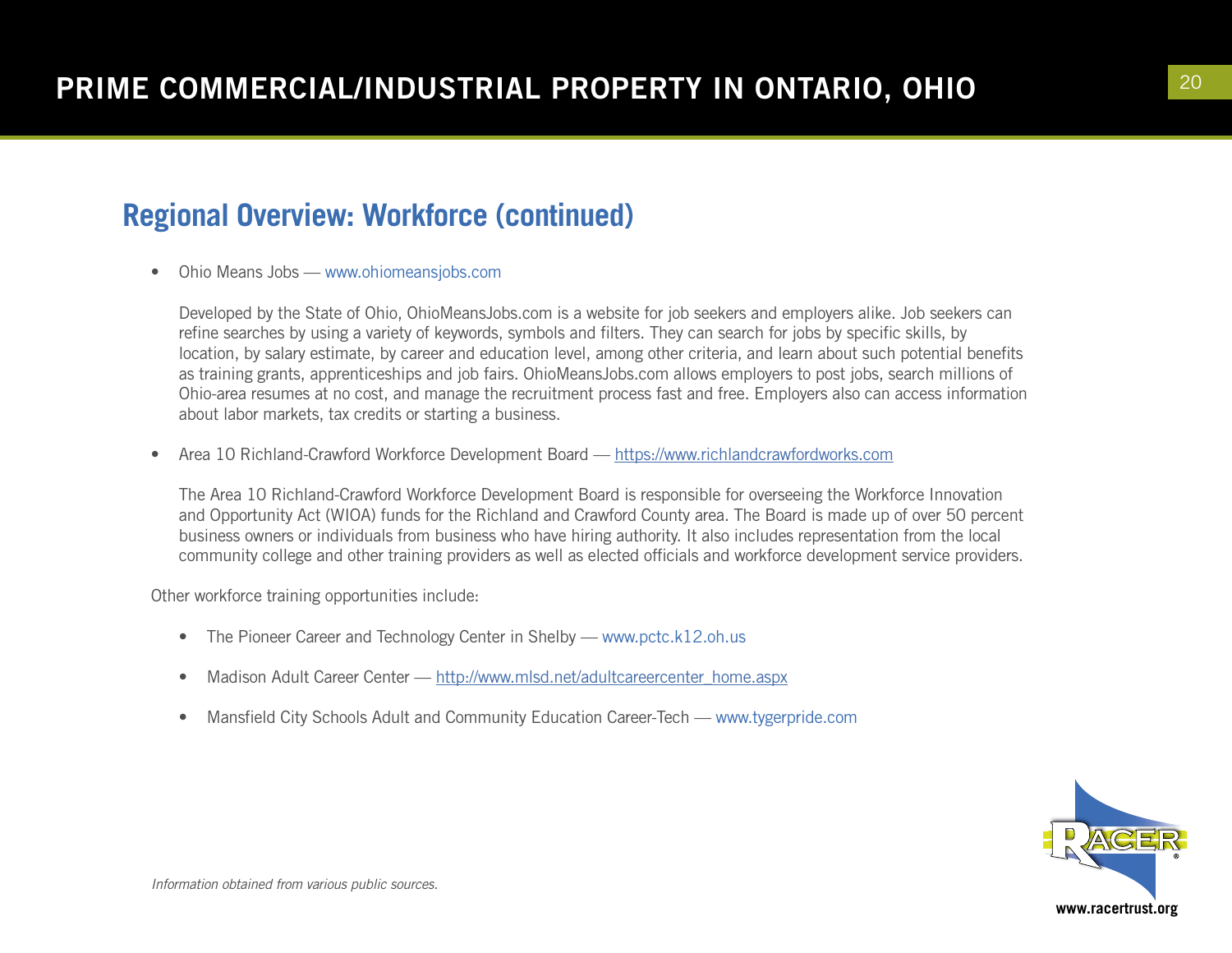## **Regional Overview: Education**

There are 53 public schools and 10 private schools in Richland County, with a total student population of about 21,500. The high school graduation rate is about 82 percent, on par with state and national averages.

Richland County has nine public school districts with enrollments ranging from almost 600 to more than 5,000. For those who prefer private schools, there are many to choose: three parochial, three Christian-based and one non-religiously affiliated. Of the seven private schools, three offer a complete K-12 curriculum (St. Peter's, Mansfield Christian and Temple Christian).

Information about each of the public school districts as well as the private schools is abundant online:

- Clear Fork Valley Local Schools www.clearfork.k12.oh.us
- Crestline www.crestline.k12.oh.us
- Lexington Local Schools www.lexington.k12.oh.us
- Lucas Local School District www.lucascubs.org
- Madison Local School District www.madisonmohawks.org
- Mansfield City Schools www.tygerpride.com
- Ontario Local Schools www.ontarioschools.org
- Plymouth-Shiloh Local School District www.plymouth.k12.oh.us
- Shelby City Schools www.shelbyk12.org

To find out how a particular school was graded, visit https://reportcard.education.ohio.gov and enter the school or school district name in the search box.

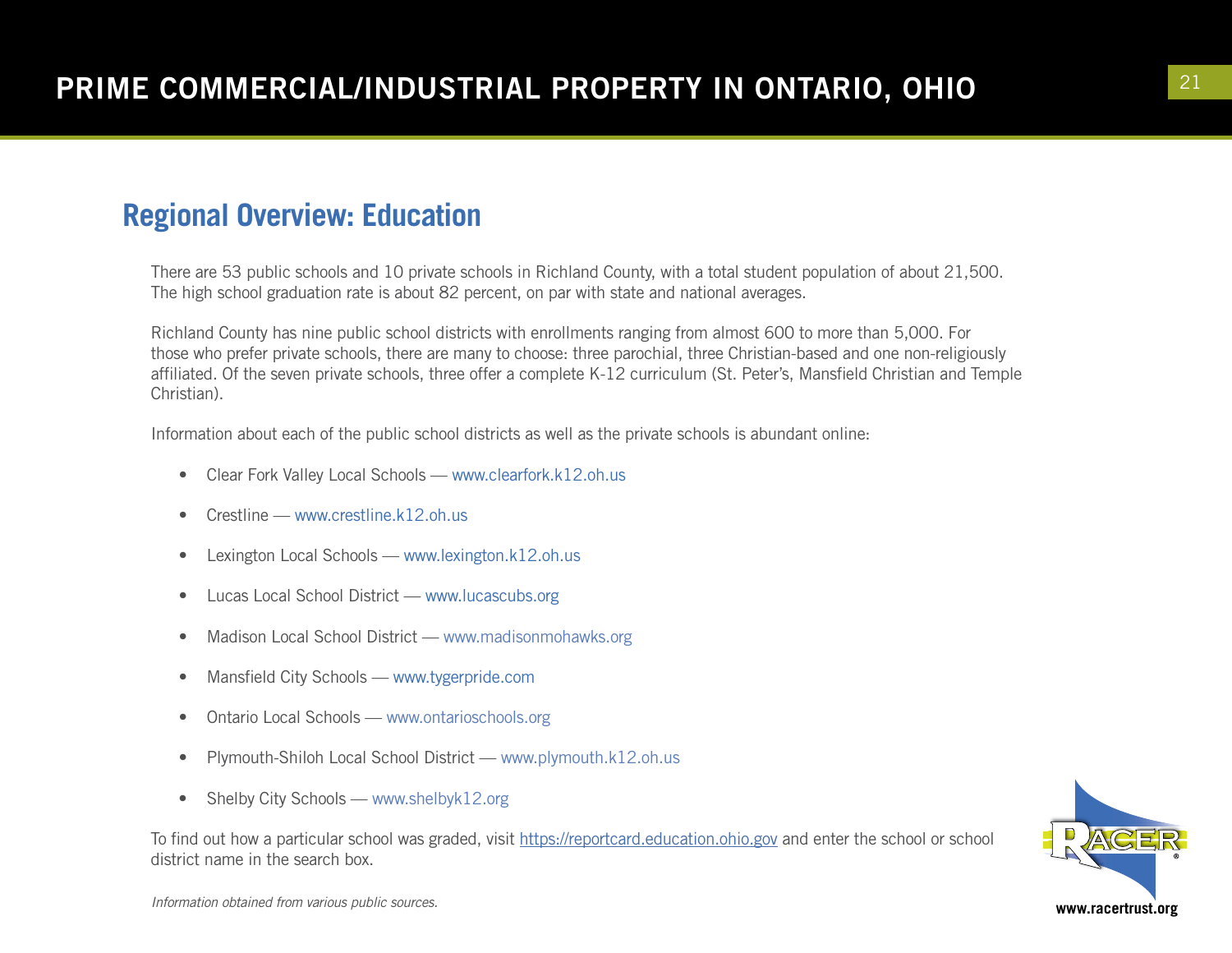## **Regional Overview: Education (continued)**

Richland County has several colleges and other advanced-study opportunities nearby.

For the past half century, The Ohio State University has had a campus on the northeast side of Mansfield. North Central State College has shared a campus with Ohio State-Mansfield for most of the 50-plus years of its existence. Ashland University is just a few miles beyond the eastern border of Richland County.

Ohio State-Mansfield offers four-year degree programs in Business, Criminology, Early and Childhood Education, English, History, Social Work, Sociology, Psychology, and Child and Youth Studies.

North Central State College offers a host of two-year degrees in programs such as Business, Health Sciences, Public Service and Education, and Technology and Engineering.

In addition to a range of associate's and bachelor's degree programs, Ashland University offers master's degrees in Corporate & Strategic Communication, Creative Writing, Adult Education, Educational Leadership and Administrative Licensure, as well as doctoral degrees in education, nursing and executive leadership.

Within an hour's drive: 18 other colleges and other advanced-learning opportunities, including the main campus of Ohio State and the University of Akron.

Links to local colleges and universities:

- The Ohio State University at Mansfield www.mansfield.ohio-state.edu
- North Central State College www.ncstatecollege.edu
- Ashland University www.ashland.edu

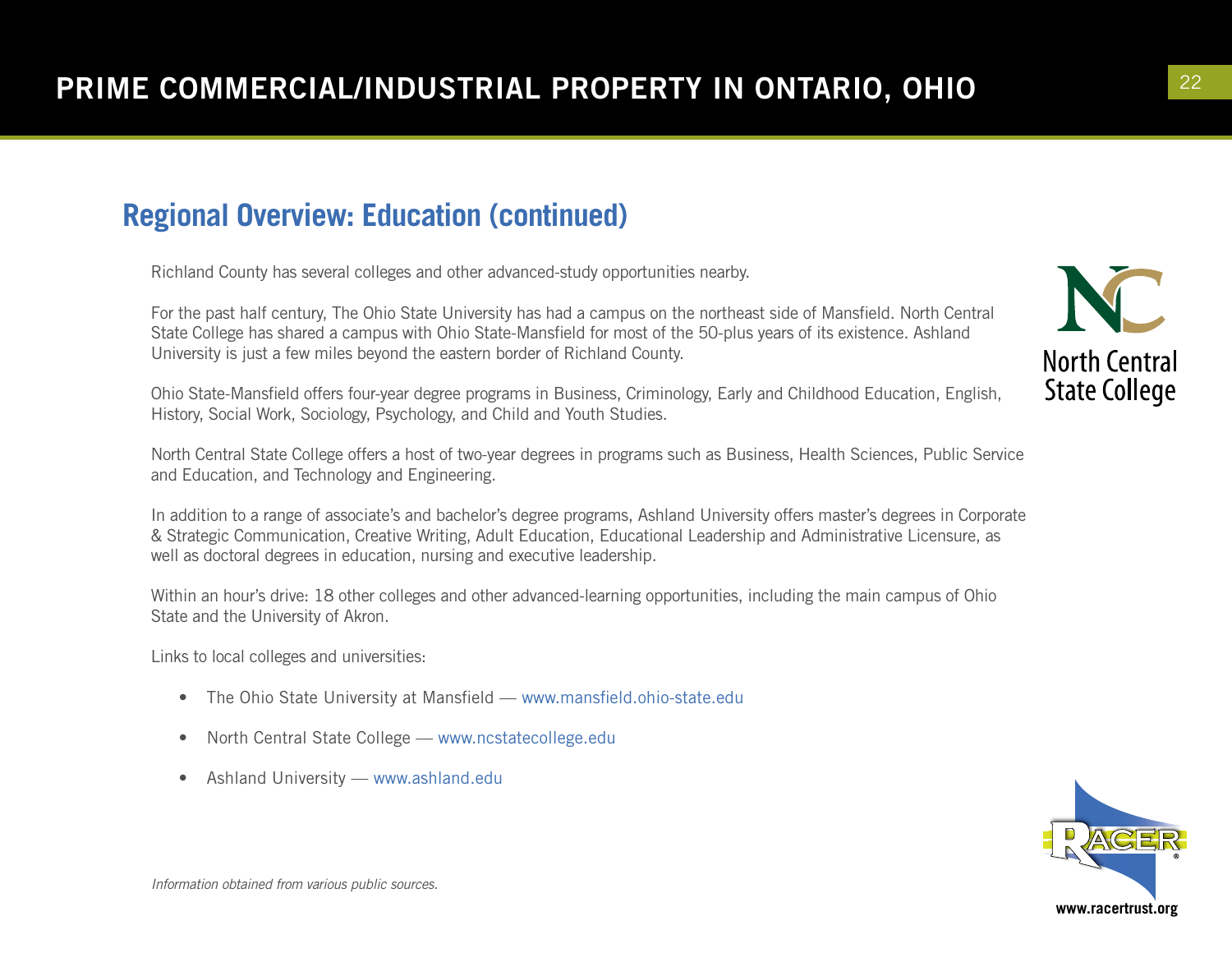## **Regional Overview: Education (continued)**





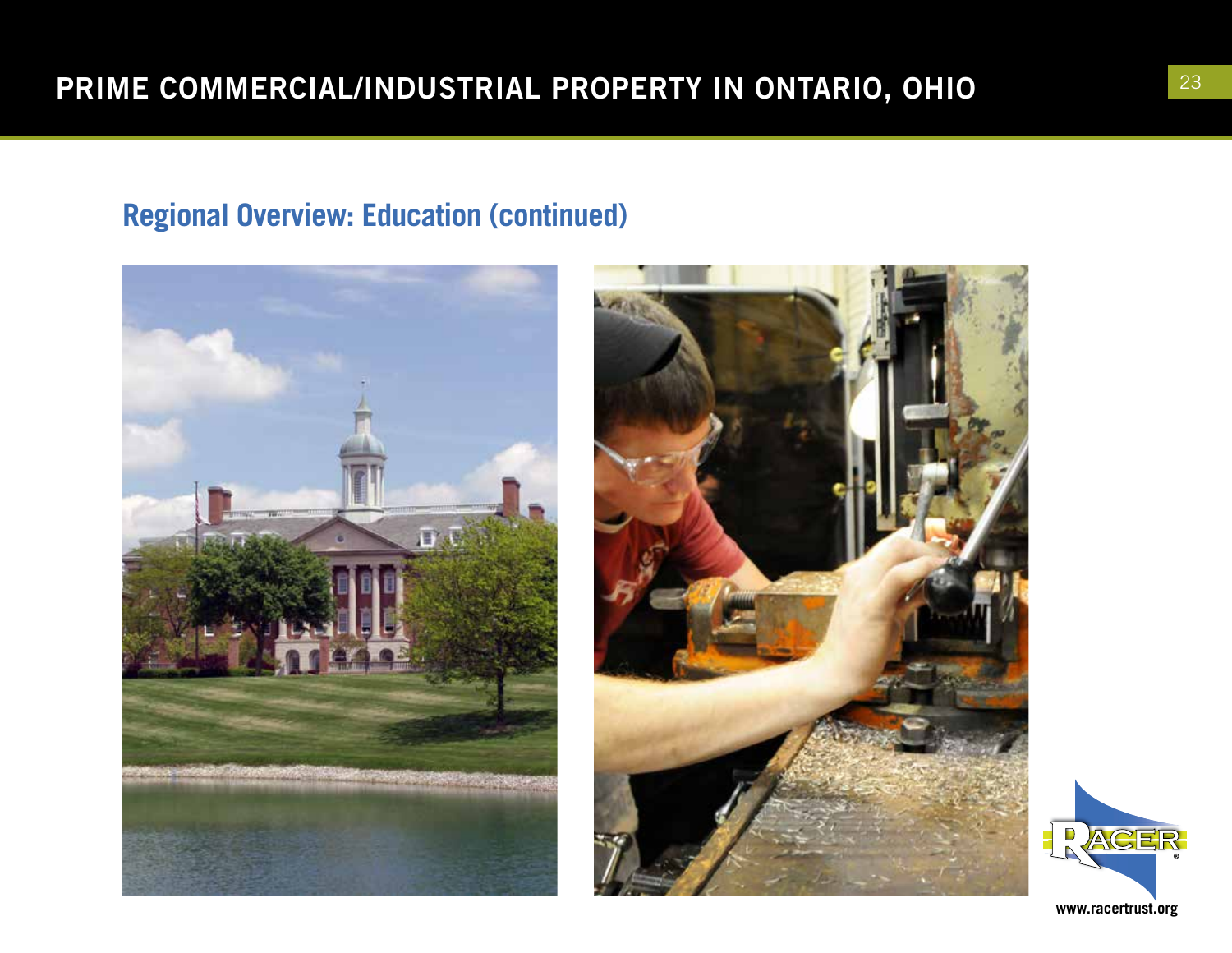## **Regional Overview: Largest Non-Retail Employers in Richland County:**

- MedCentral Health System 2,400 employees
- Newman Technologies 715 employees
- 
- Stoneridge, Inc. 550 employees
- Next Generation Films 550 employees
- The Gorman-Rupp Company 500 employees
- 
- Avita Health Systems 400 employees
- Therm-O-Disc, Inc. 390 employees
- AK Steel 325 employees
- Nanogate Jay Systems 250 employees
- Arcelor Mittal 670 employees • Startek 500 employees
	-
	-
	- -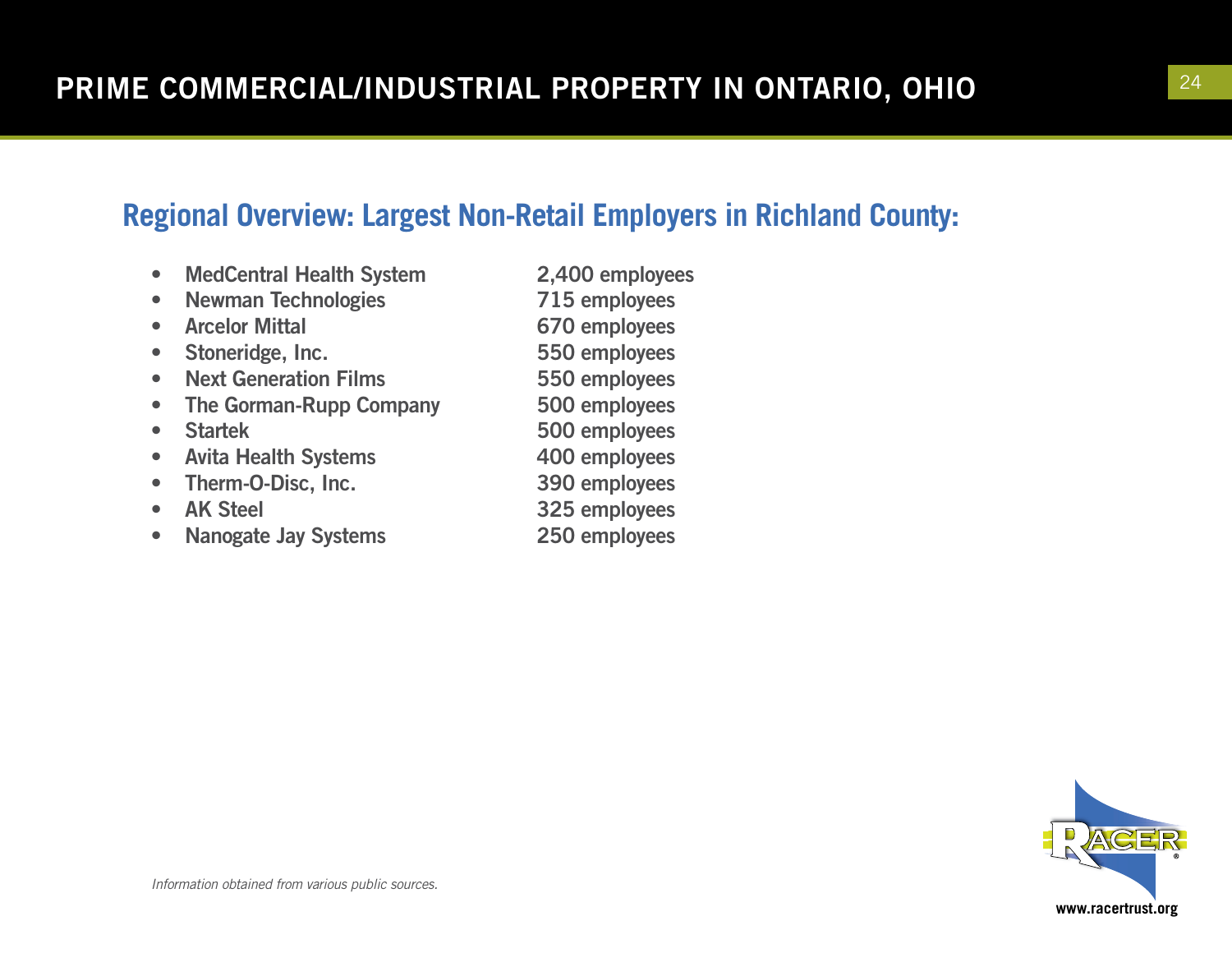## **Regional Overview: Medical Facilities and Emergency Services**

MedCentral Health System is a regional health care facility and the leading employer in Richland County. MedCentral operates two hospitals in the county, one in Shelby and the other in Mansfield.

MedCentral Health System operates Mansfield Hospital (https://www.ohiohealth.com/locations/hospitals/mansfieldhospital), a 326-bed hospital that has provided quality healthcare to north central Ohio since 1918. The hospital offers a comprehensive mix of inpatient and outpatient healthcare services, including delicate neurological and cardiovascular surgeries, sophisticated diagnostic testing and comprehensive cancer and trauma care. Mansfield Hospital also offers world-class medical care to heart and vascular patients with the latest technology and advanced procedures. The area's largest team of orthopedic and sports medicine physicians provides patients with the most advanced treatment and therapy for everything from fractures to rheumatology. Each year, Mansfield Hospital treats more than 52,000 emergency patients in its Level II Trauma Center, admits more than 10,000 patients, performs more than 7,000 surgical procedures and welcomes 1,000 babies.

The Samaritan Regional Health System (www.samaritanhospital.org) serves Ashland, and Galion Community Hospital serves nearby Galion.

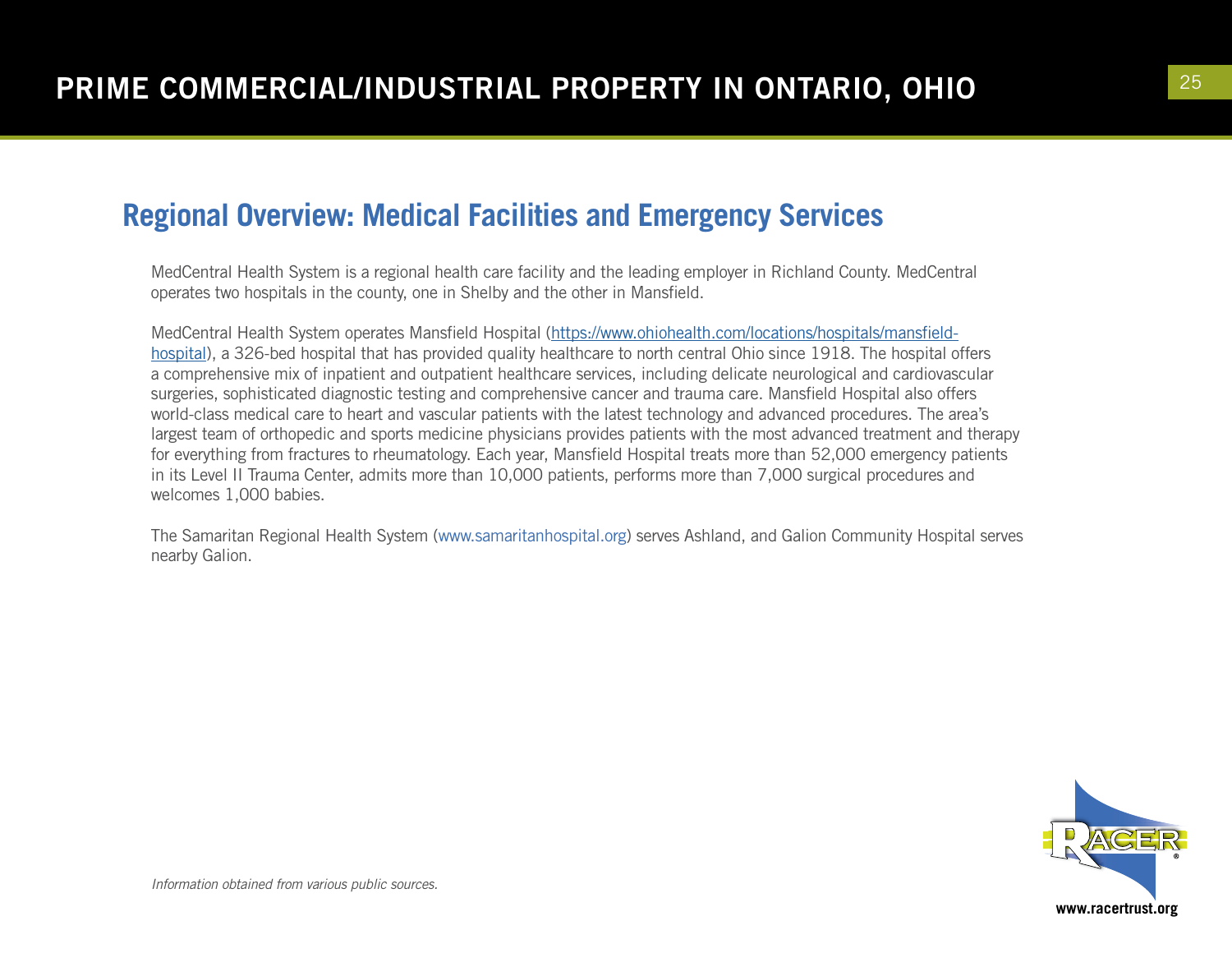## **Regional Overview: Amenities**

Richland County, named for the fertility of its land, is home to an estimated 120,598 people, a loss of approximately 4,000 from the 2010 Census.

Richland County's cost of living is less than three-quarters the national average, making it affordable for more people to buy a home or start a business.

About 85 percent of the land area is in agricultural use or forested, with 990 farms in the county averaging 146 acres.

Richland County residents tend to work close to home. Fewer than one of five commute more than 30 minutes to work, and more than one in three say their commute is under 15 minutes.

Cultural assets include Malabar Farm State Park, the Ohio home of novelist, screenwriter and conservationist Louis Broomfield. Activities at the park include house tours, hiking and hayrides. Amenities include a youth hostel, primitive campground and horse camp, and a 2,500-volume library on sustainable agriculture.

The Kingwood Center is one of the nation's finest botanical gardens. The Renaissance Theater is the 1,400-seat home of the Mansfield Symphony Orchestra. Mansfield Reformatory, a restored prison, is open for tours, having served as a location for several films, including Shawshank Redemption.

Recreational opportunities are plentiful both in Richland County and in neighboring counties, whether on land or on water.



The Kingwood Center Tulip Garden

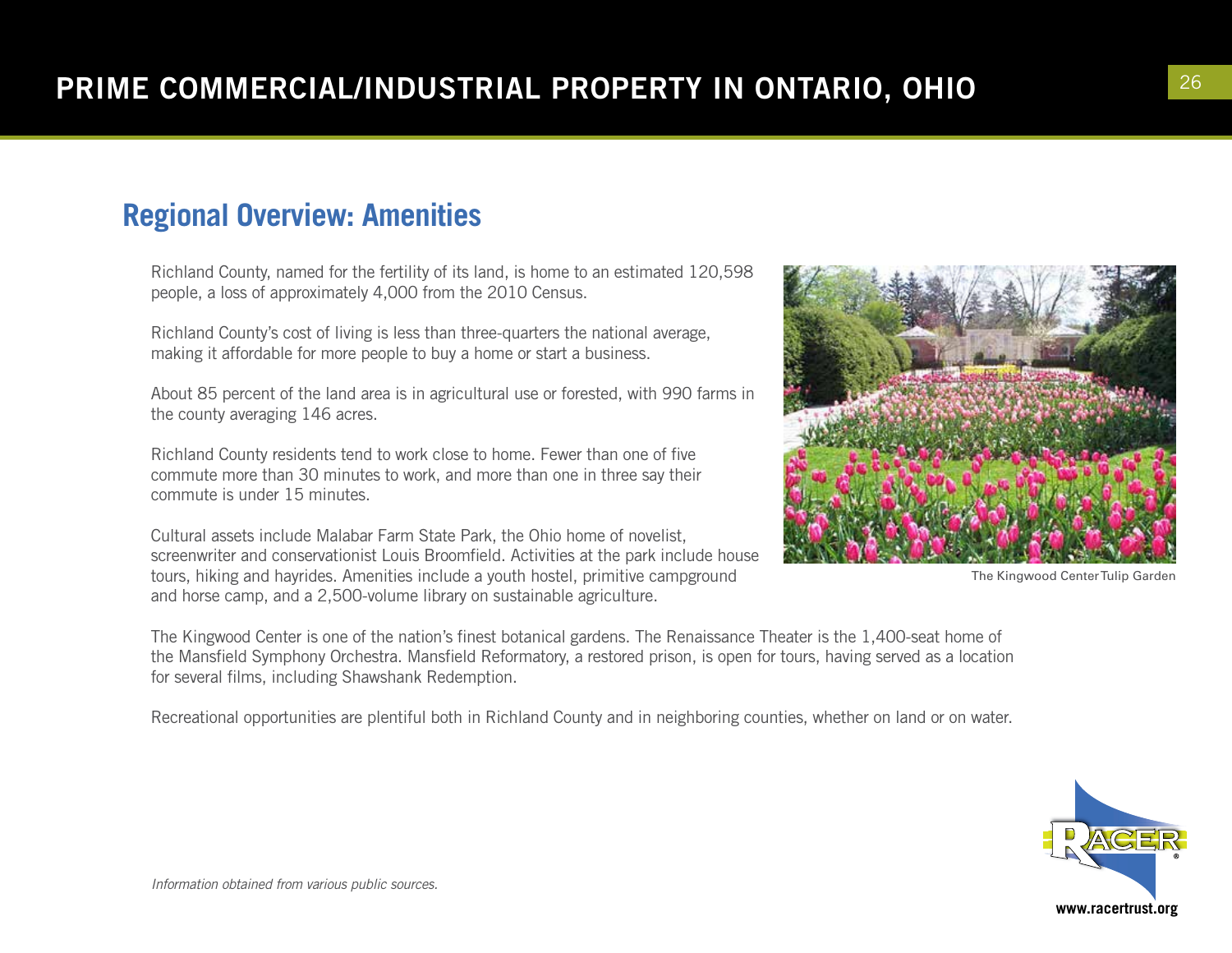# **Regional Overview: Amenities (continued)**









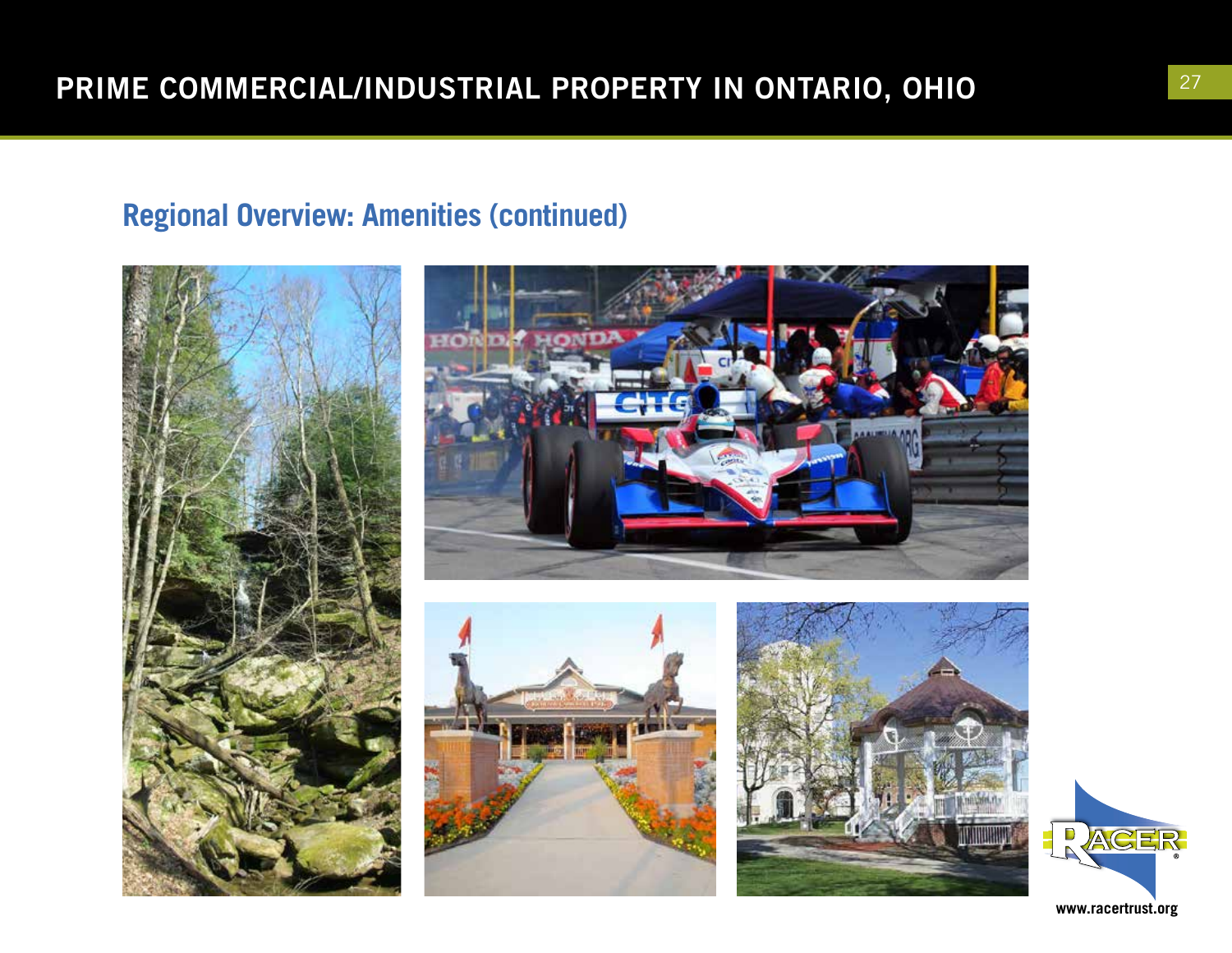### **Links to Local/Regional Resources**

A variety of websites contain a vast amount of information to help you learn about and locate in Richland County. Among them are:

- \* Local/Regional Resources
	- City of Ontario www.ontarioohio.org
	- Richland Community Development Group http://www.chooserichland.com
	- Richland County www.richlandcountyoh.us
	- Mansfield/Richland County Public Library www.mrcpl.org
	- CLR Search https://www.clrsearch.com/Ontario-Demographics/OH/
- \* State Resources
	- Department of Development/JobsOhio: Oversees programs designed to attract new businesses to Ohio, retain current businesses, help small businesses grow, and promote travel and tourism. — www.development.ohio.gov; https://jobsohio.com
	- Department of Administrative Services: Provides centralized services to state agencies by helping to procure goods and services, recruit and train personnel, and by providing a variety of other services — www.das.ohio.gov
	- Department of Commerce: Enforces regulations for industries ranging from financial institutions to travel agencies — www.com.ohio.gov
	- Department of Job and Family Services: Provides financial and medical assistance and social service programs for Ohioans. The department's goal is to help Ohioans be healthy and safe, while gaining and maintaining employment and independence. — www.jfs.ohio.gov
	- Department of Taxation: Makes all tax assessments, valuations, determinations, computations and orders related to taxes — www.tax.ohio.gov

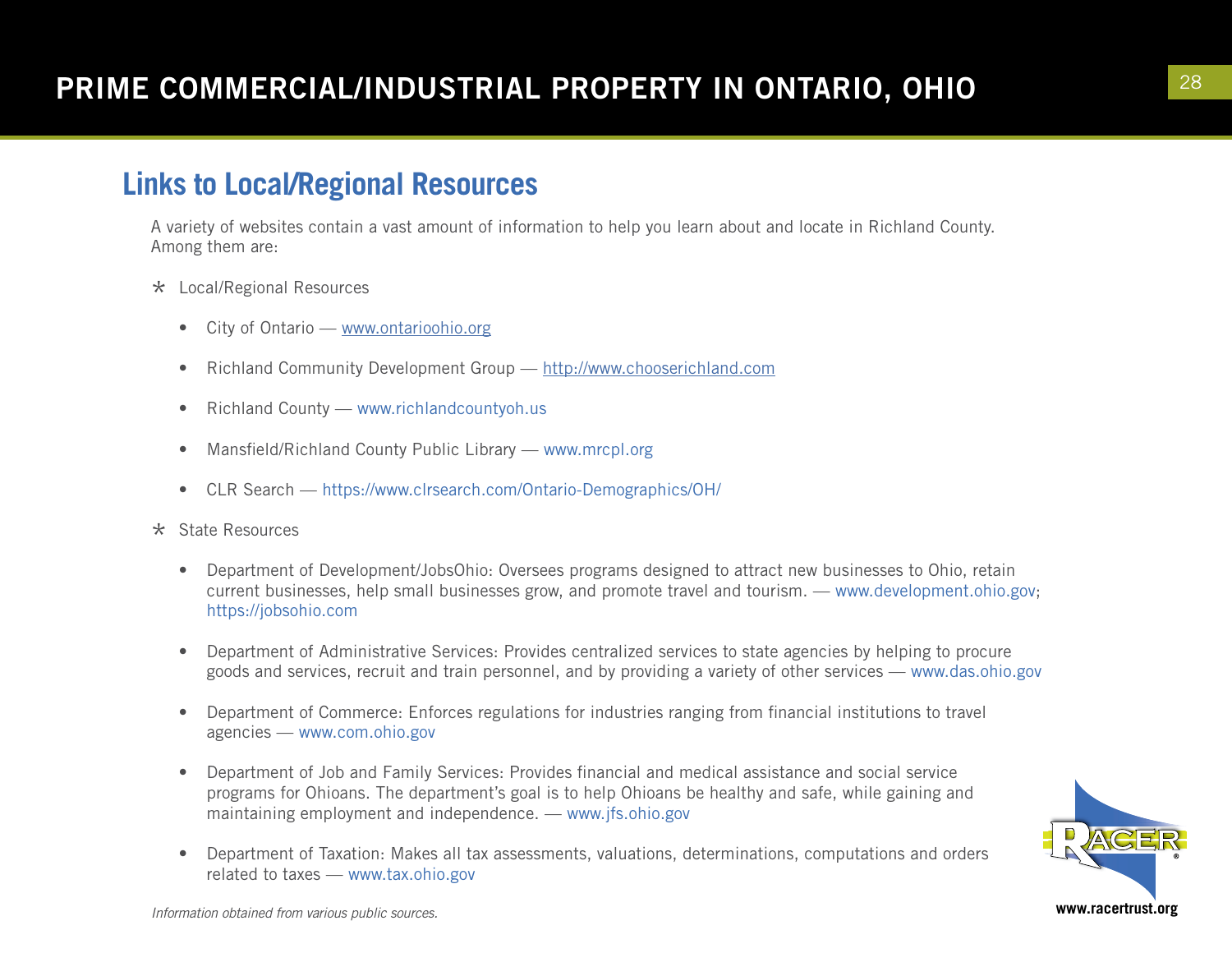## **Links to Helpful Resources (continued)**

- Department of Transportation: Maintains, builds and/or regulates the state's highways, bridges and railways. — www.dot.state.oh.us
- Bureau of Workers' Compensation: Provides compensation for work-related injuries, diseases and death. https://www.bwc.ohio.gov
- \* Federal Resources
	- U.S. Census Bureau www.census.gov
	- U.S. Department of Commerce www.commerce.gov
	- U.S. Economic Development Administration www.eda.gov
	- U.S. General Services Administration www.gsa.gov
	- U.S. Small Business Administration www.sba.gov

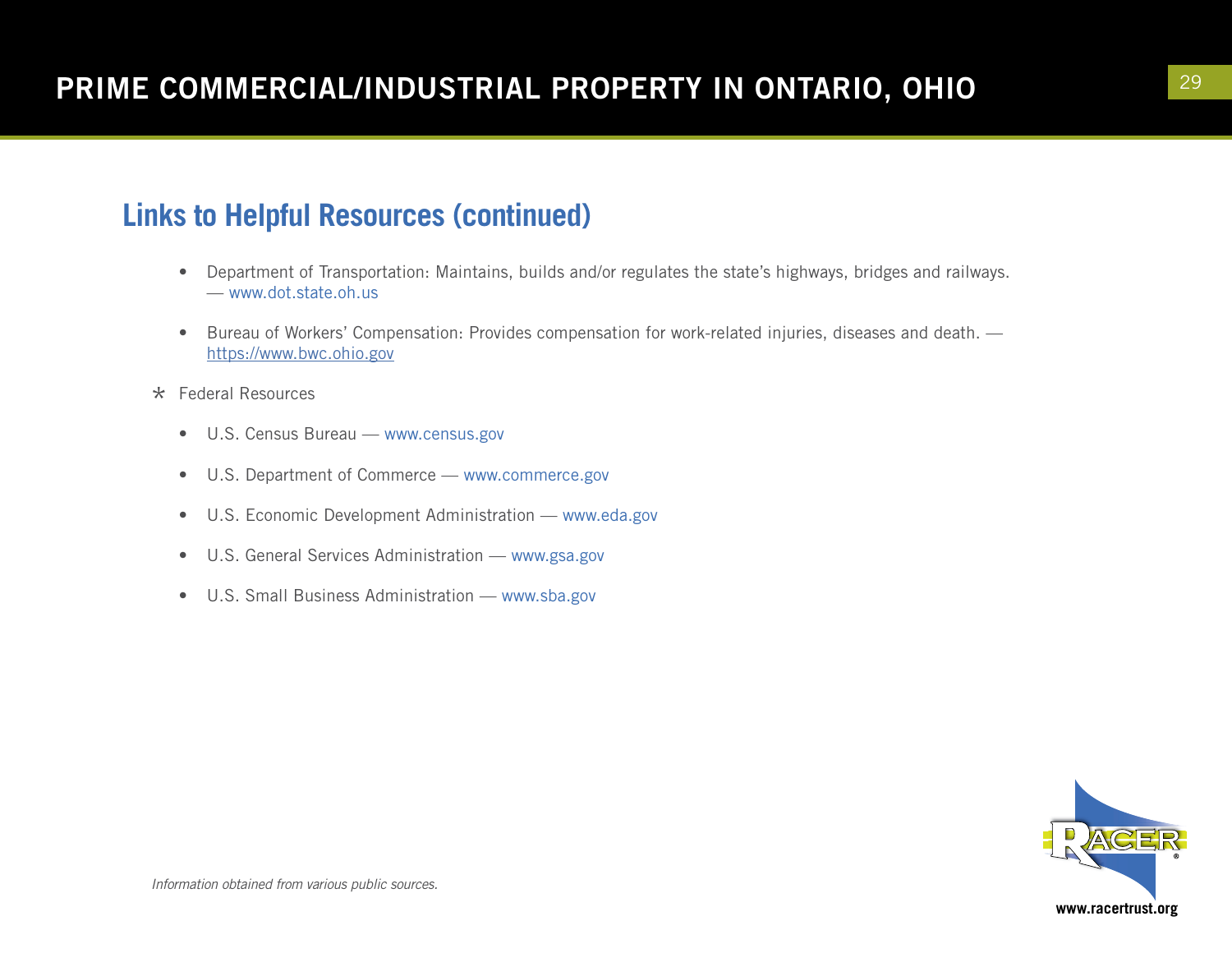## **Regional Overview: Demographic Information for Richland County, OH**

| Population: |         |
|-------------|---------|
| 2010:       | 124.475 |
| 2000:       | 128,852 |

Population Growth:

2000 – 2010: -4,377

#### Median Age:

| 2010: | 39.8 |
|-------|------|
| 2000: | 37.7 |

Median Household Income: 2010: \$42,233

#### Per Capita Income:

2010: \$21,607

#### Housing Units:

2010: 54,947 2000: 53,062

#### Vacant Units:

| 2010: | 5,352 |
|-------|-------|
| 2000: | 3,528 |

|                         | 2000: 35,426                 |        |
|-------------------------|------------------------------|--------|
| <b>Renter Occupied:</b> |                              |        |
|                         | 2010: 14,104<br>2000: 14,108 |        |
|                         |                              |        |
| <b>Housing Value:</b>   |                              |        |
|                         | 2010: \$111,600              |        |
|                         | 2000: 88,100                 |        |
|                         | 2010 Household Income:       |        |
|                         | Income less than \$15,000:   | 11.24% |
|                         | \$15,000 to \$24,999:        | 13.40% |
|                         | \$25,000 to \$34,999:        | 11.80% |
|                         | \$35,000 to \$49,999:        | 14.69% |
|                         | \$50,000 to \$74,999:        | 10.44% |

Average Household Size: 2010: 2.40 2000: 2.47

\$75,000 to \$99,999: 17.74% \$100,000 to \$124,999: 10.44% \$124,999 to \$149,999: 7.81% \$150,000 to \$199,999: 1.47% \$200,000 and Higher: 0.96%

Owner Occupied: 2010: 35,491

| 2010 Population by Race and Origin: |         |  |
|-------------------------------------|---------|--|
| White:                              | 109,888 |  |
| Black:                              | 11,824  |  |
| Hispanic or Latino (of any race):   | 1,732   |  |
| Asian:                              | 832     |  |
| Native Hawaiian and                 |         |  |
| Other Pacific Islander:             | 14      |  |
| American Indian/Alaska Native:      | 366     |  |
| *Some Other Race:                   | 609     |  |
| Two or More Races:                  | 2,258   |  |
| 2010 Population by Age:             |         |  |
| Aged Under 18:                      | 28,019  |  |
| Aged 18 & Over:                     | 96,456  |  |
| Aged 20 to 24 Years:                | 7,192   |  |
| Aged 25 to 34 Years:                | 14,758  |  |
| Aged 35 to 49 Years:                | 24,720  |  |
| Aged 50 to 64 Years:                | 26,209  |  |

#### 2010 Population Over 25 by Educational Attainment:

| Did Not Complete High School: | 16% |
|-------------------------------|-----|
| Completed High School:        | 43% |
| Some College:                 | 19% |
| Completed Associate Degree:   | 7%  |
| Completed Bachelor's Degree:  | 10% |
| Completed Graduate Degree:    | 5%  |

Aged 65 & Over: 20,260

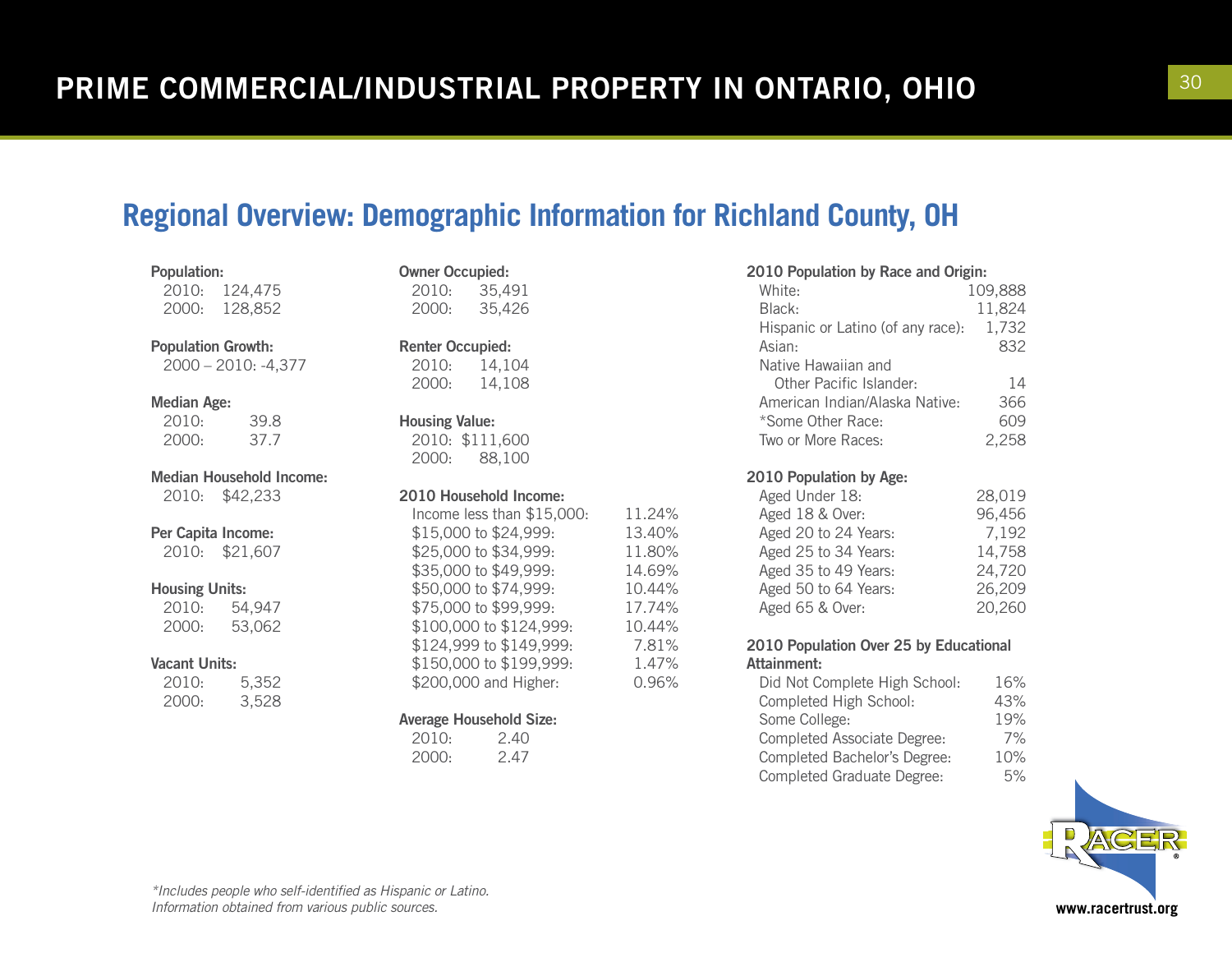### **Regional Overview: Demographic Information (continued)**

#### 2010 Owner Occupied Units by Housing Value:

Valued Less than \$50,000: 12.07% Valued \$50,000 to \$99,999: 30.83% Valued \$100,000 to \$149,999: 28.54% Valued \$150,000 to \$199,999: 15.82% Valued \$200,000 to \$299,999: 8.95% Valued \$300,000 to \$499,999: 2.77% Valued \$500,000 to \$999,999: 0.89% Valued More than \$1,000,000: 0.13%

#### 2010 Estimated Housing Units by Year Structure Built:

Structure Built 1999 or Later: 6.88% Structure Built 1990 to 1998: 10.44% Structure Built 1980 to 1989: 6.62% Structure Built 1970 to 1979: 13.78% Structure Built 1960 to 1969: 13.13% Structure Built 1950 to 1959: 18.17% Structure Built 1940 to 1949: 8.99% Structure Built 1939 or Earlier: 21.99%



Ontario Municipal Building

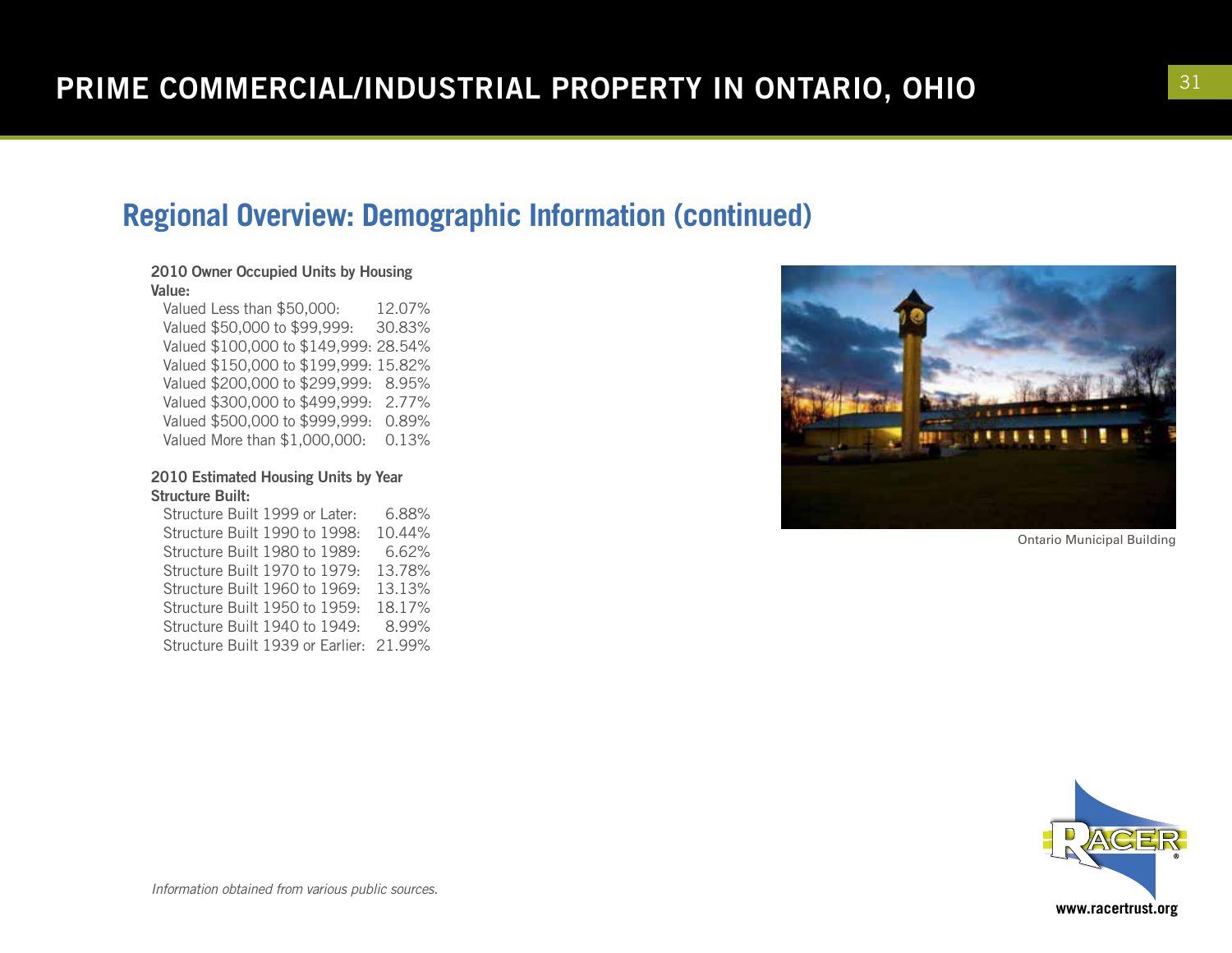# <sup>32</sup> PRIME COMMERCIAL/INDUSTRIAL PROPERTY IN ONTARIO, OHIO

#### The RACER Trust Redevelopment Team:



Bruce Rasher Redevelopment Manager brasher@racertrust.org



Patricia Spitzley Deputy Redevelopment Manager pspitzley@racertrust.org



Steven Black Transaction Manager sblack@racertrust.org

#### **Conditions**

The material contained in this brochure is for the purpose of considering the purchase of the Property (the "Property") described herein.

The information contained in this brochure was prepared on December 20, 2011 and last updated on December 7, 2017 by the Revitalizing Auto Communities Environmental Response Trust ("RACER" or "Trust"), which owns the Property. It is intended to be used by prospective buyers in evaluating this Property for sale. Neither RACER, nor its respective officers, employees or agents, makes any representation or warranty, express or implied, as to the completeness or the accuracy of the material contained herein or any of its contents, and no legal commitments or obligations shall arise based upon this brochure or any of its contents.

Prospective buyers are advised (i) that changes may have occurred in the Property or property value described herein, as well as the condition of the Property since the time this brochure was issued and that (ii) all information is provided for general reference purposes only in that they are based on assumptions relating to the general economy, competition, and other factors beyond the control of RACER and, therefore, are subject to material variation. Prospective buyers are advised and encouraged to conduct their own comprehensive review and analysis of the information contained herein.

## **Contact Us by Mail**

#### For More Information, Contact:

Randy E. Hutchinson Mayor, City of Ontario 555 Stumbo Road Ontario, OH 44906 Office: 419-529-6333 Cell: 419-565-0566 Fax: 419-529-6132 Email: rhutchinson@ontarioohio.org. This brochure is a solicitation of interest only and is not an offer to sell the Property. RACER expressly reserves the right, at its sole discretion, to reject any or all expressions of interest or offers to purchase the Property, and expressly reserves the right, at its sole discretion, to terminate discussions with any entity at any time with or without notice.

RACER has no legal commitment or obligation to any entity reviewing this brochure or making an offer to purchase the Property unless and until a written agreement satisfactory to RACER has been fully executed, delivered and approved by RACER and any conditions to RACER thereunder have been satisfied or waived.

By accepting this brochure, you agree that the information contained herein (i) will be used solely for the purpose for which it is intended; (ii) will remain the property of RACER and; (iii) will not be used by you for your own purpose except in connection with a potential agreement with RACER.

The terms and conditions stated in this section relate to all sections of this brochure as if stated independently therein. If, after reviewing this brochure, you have no further interest in purchasing the Property at this time, kindly destroy any downloaded due diligence at your earliest possible convenience.

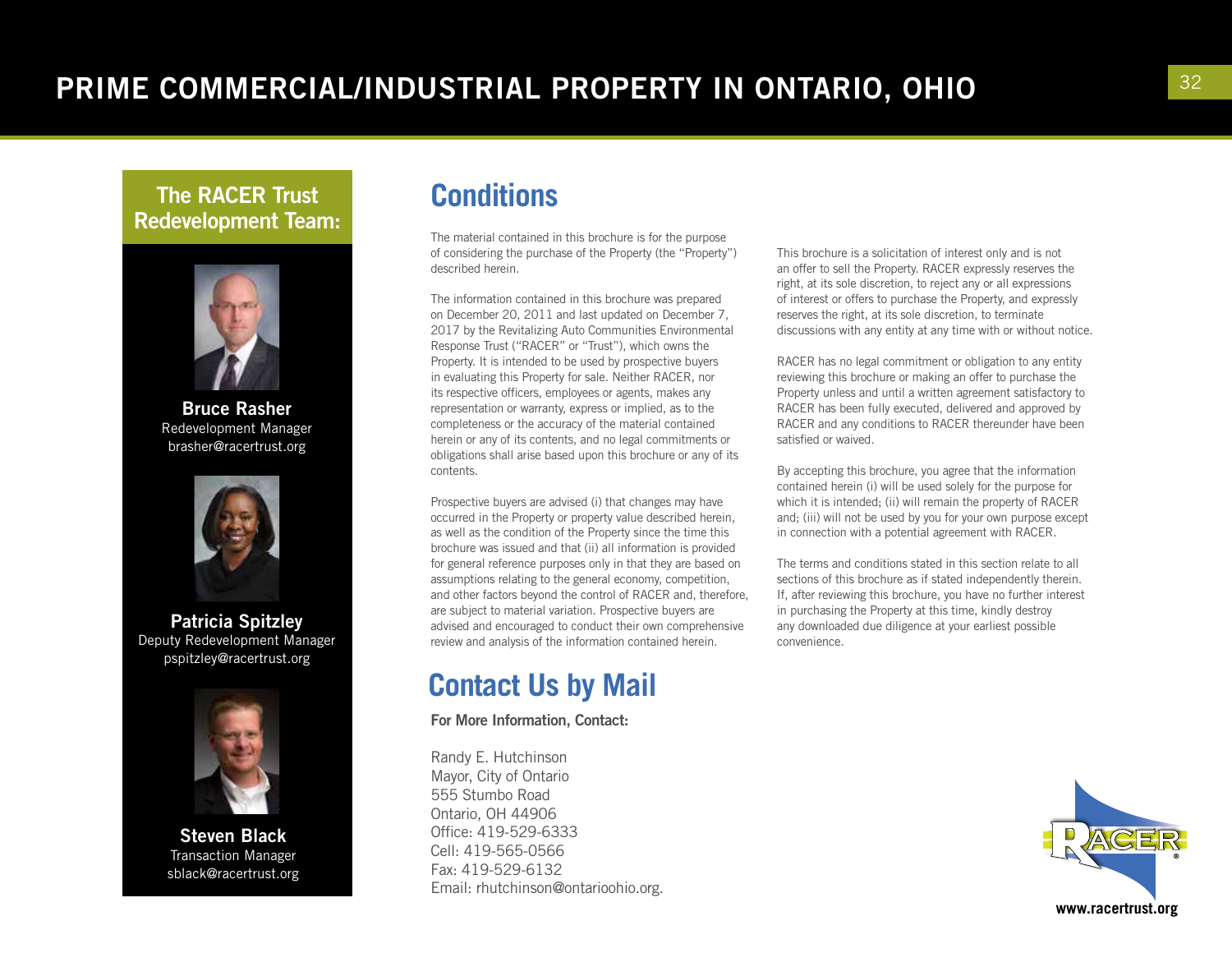

trustee@racertrust.org

#### **Who is RACER and What Do We Do**

The RACER Trust was created in March 2011 by the U.S. Bankruptcy Court to clean up and position for redevelopment 89 properties and other facilities owned by the former General Motors Corp. before its 2009 bankruptcy.

Offers for purchase must be evaluated by RACER against six criteria required by a Settlement Agreement that, with the Court's approval, created the Trust. You may view the Settlement Agreement at www.racertrust.org/About\_RACER/Settlement\_Agreement. While purchase price is a factor, RACER also must consider each proposal's ability to create jobs and generate new economic opportunity in the communities hurt by the GM bankruptcy. RACER will require prospective buyers to furnish detailed information to demonstrate that its offer satisfies each of the six criteria described in the Settlement Agreement.